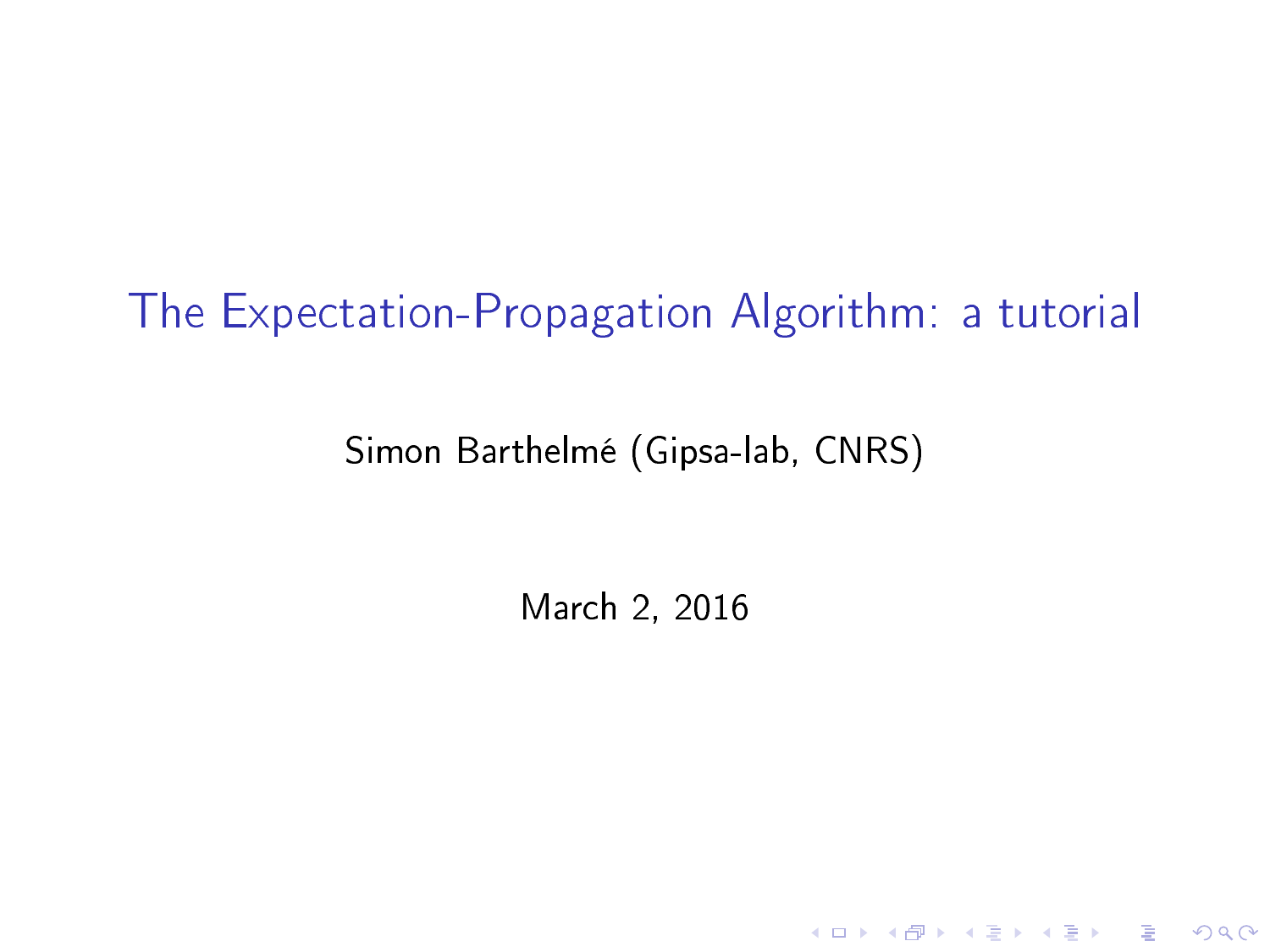#### Outline

▶ Today: Basics of EP, application to GLMs and latent Gaussian models

K ロ ▶ K 레 ▶ K 레 ▶ K 레 ≯ K 게 회 게 이 및 사 이 의 O

▶ Tomorrow: Recent developments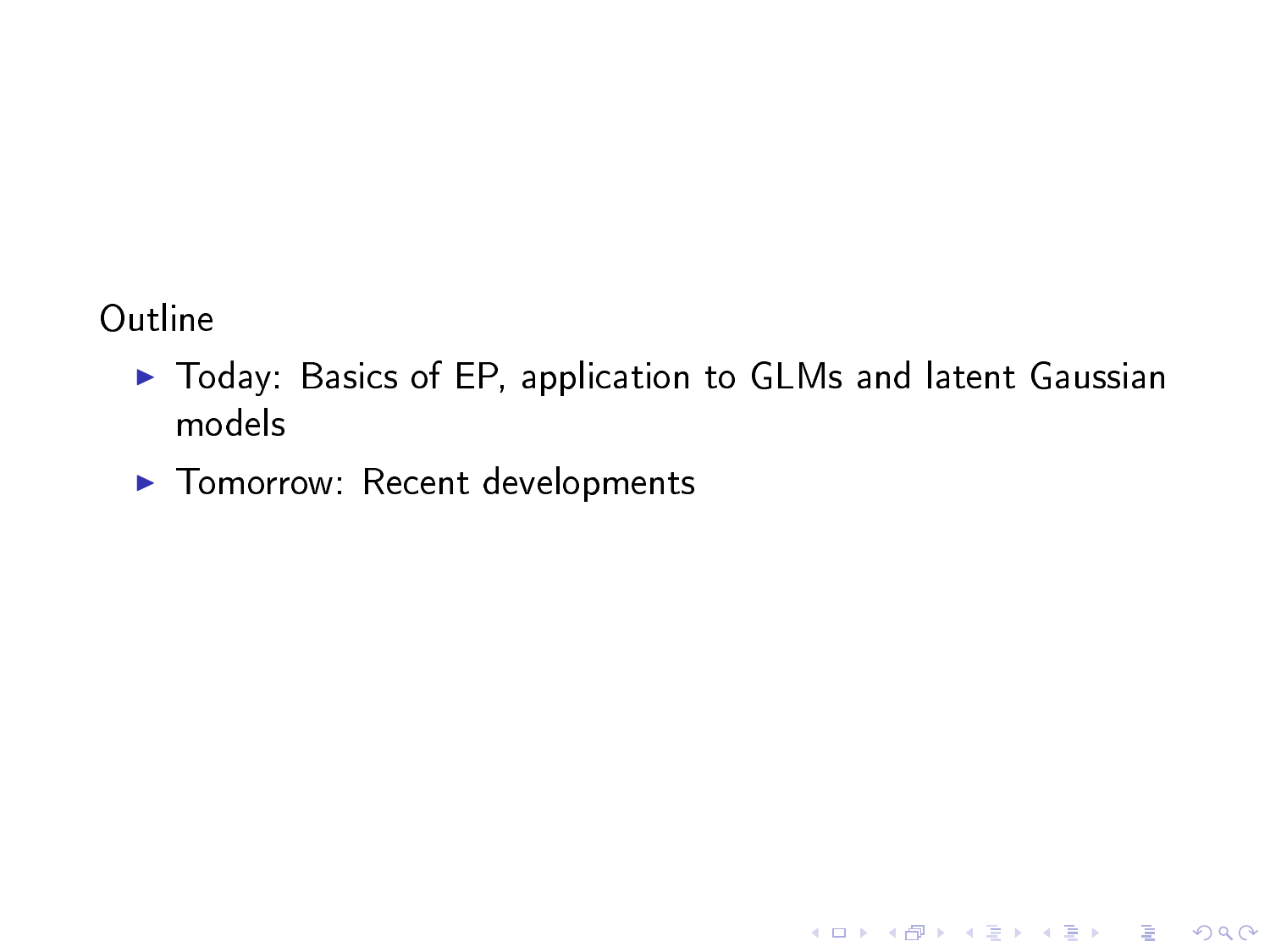#### Tradeoffs in variational inference

 $\triangleright$  Variational Inference methods are on an axis that goes from "fast and inaccurate" to "slower but more accurate"



K ロ ▶ K @ ▶ K 할 ▶ K 할 ▶ 이 할 → 9 Q @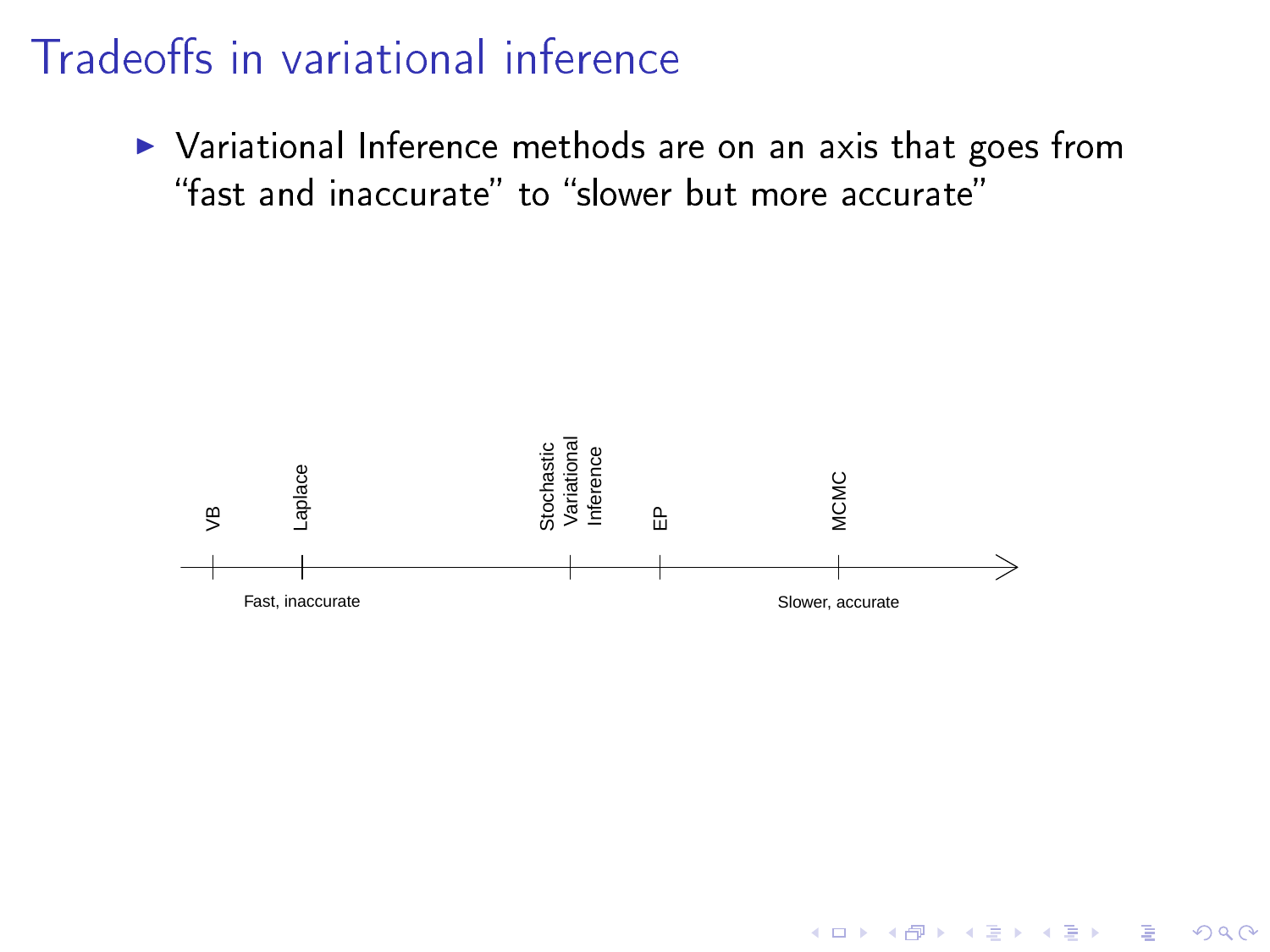### Expectation Propagation

- $\blacktriangleright$  EP was introduced by Tom Minka (2001).
- $\blacktriangleright$  EP is known empirically to be very accurate in many cases
	- $\blacktriangleright$  Gaussian processes
	- $\blacktriangleright$  Logistic regression
- $\blacktriangleright$  EP is very easy to parallelise (Barthelmé, Chopin, Cottet, 2015. Cseke & Heskes, 2011)

**KORK STRAIN ABY COMPARI** 

 $\blacktriangleright$  EP is fast when implemented properly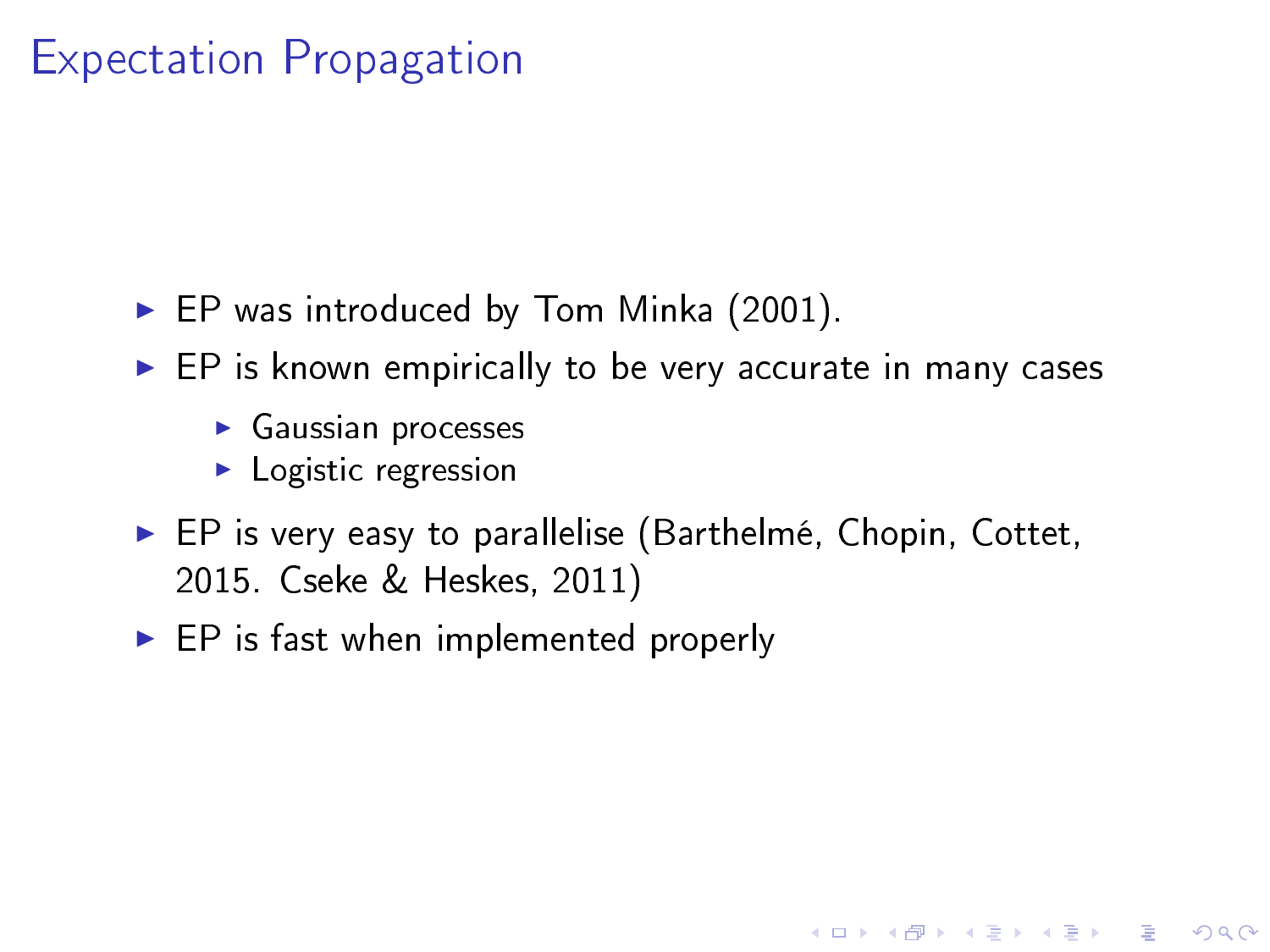### **Objective**

We have a posterior distribution  $\pi(\theta)$ , we wish to approximate it with a Gaussian  $q$  such that

$$
\mathop{\mathrm{argmin}}_{q \in \mathcal{Q}} KL(\pi || q)
$$
  
KL $(\pi || q) = \int \pi(\theta) \log \frac{\pi(\theta)}{q(\theta)} d\theta$ 

 $K = \frac{1}{2}$  (π)  $K = \frac{1}{2}$ 

K ロ X (日) X (日) X (日) X (日) X (日) X (日) X (日) X (日) X (日) X (日) X (日) X (日)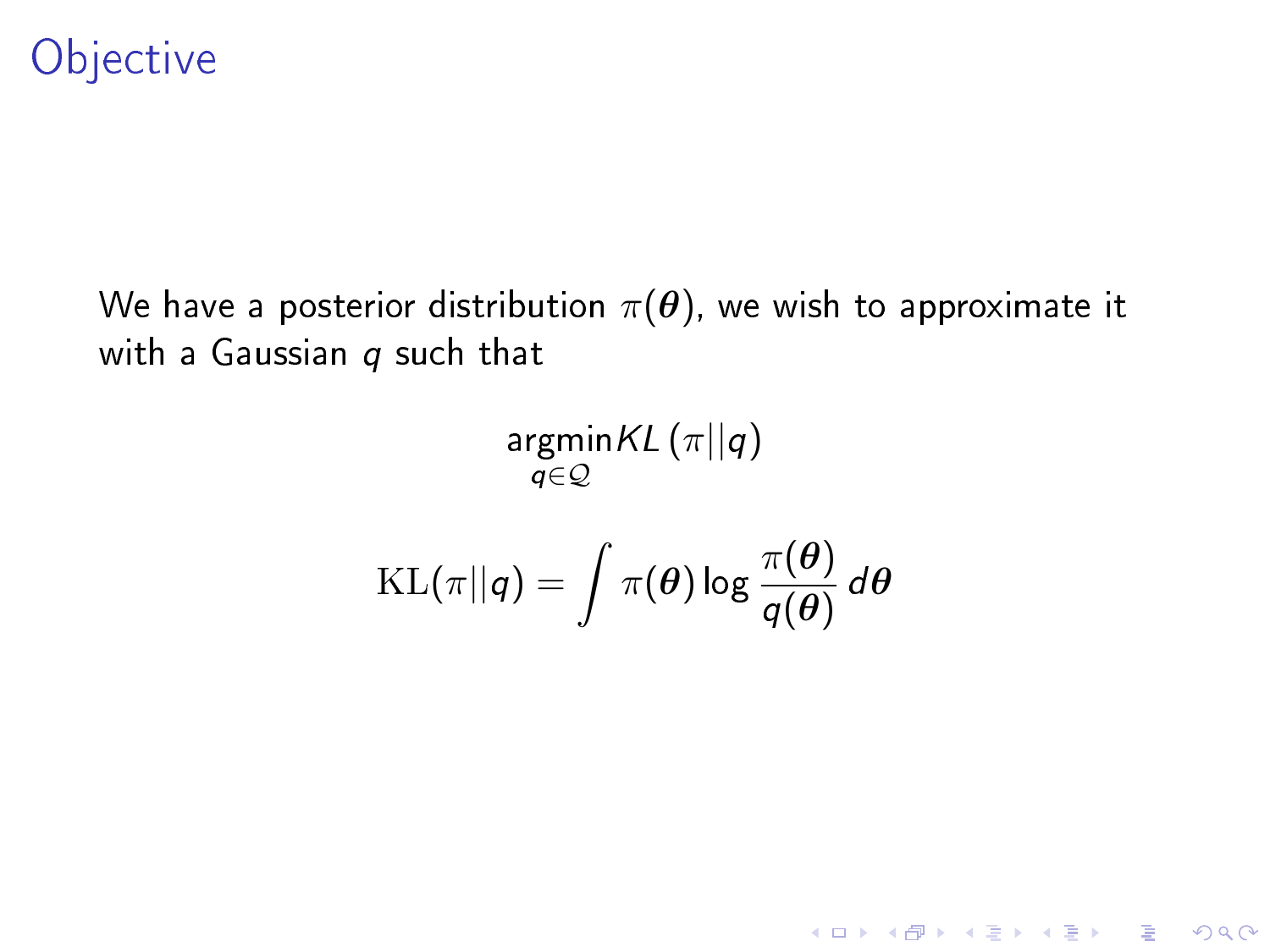### Properties of the KL objective

The solution of:

argmin $\mathcal{K} L\left(\pi||q\right)$ q∈Q

has a "closed form" of sorts. It is the Gaussian  $q^*$  with mean  $E(\pi)$ and variance  $Var(\pi)$ .

Obviously we have no hope of optimising the objective exactly.

In EP we will replace it with simpler, local problems we can actually solve.

**KORK STRAIN ABY COMPARI**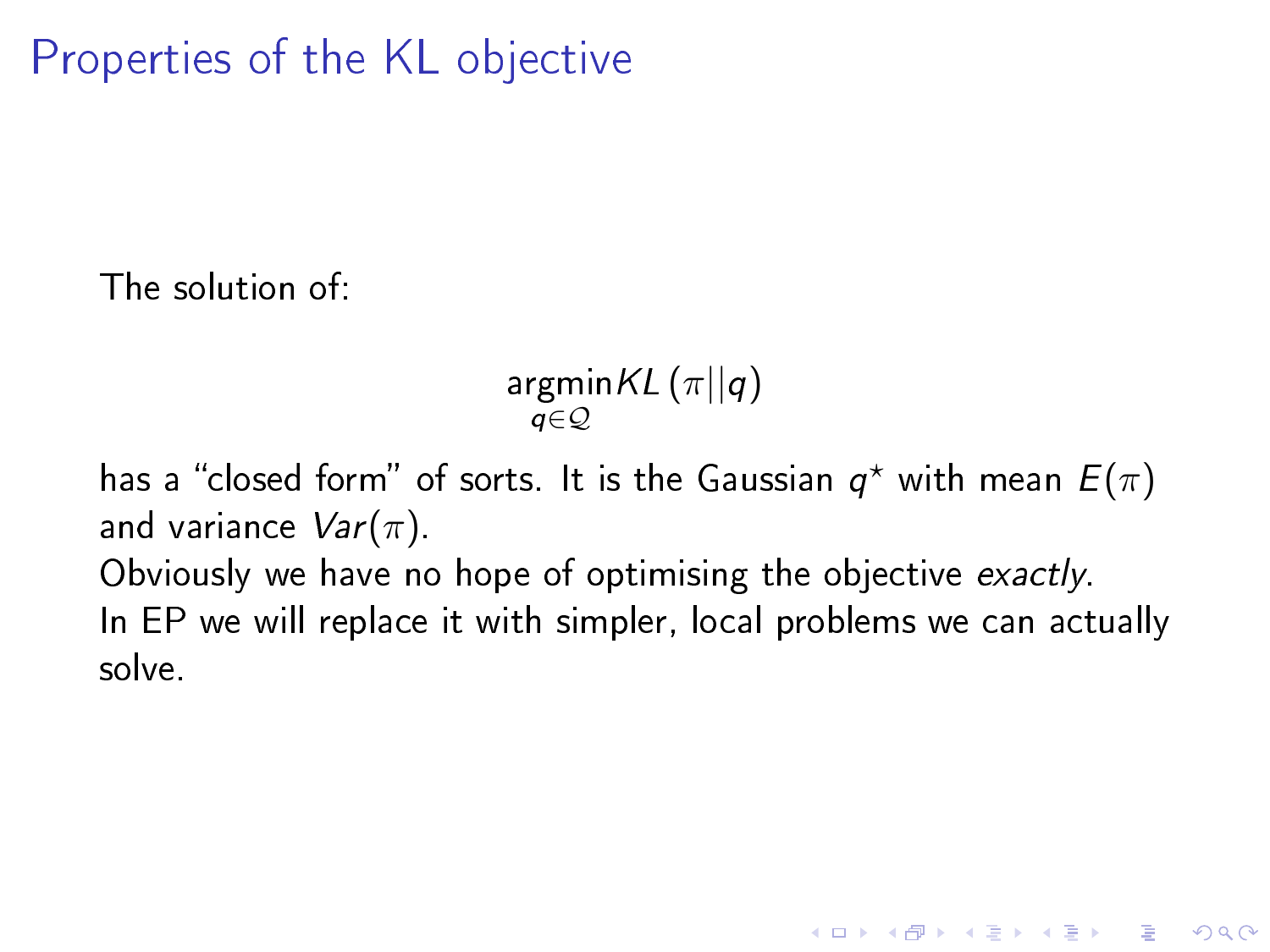Q ●  $q_1$ 

**メロトメ 伊 トメ ミトメ ミトリー ミー りんぴ**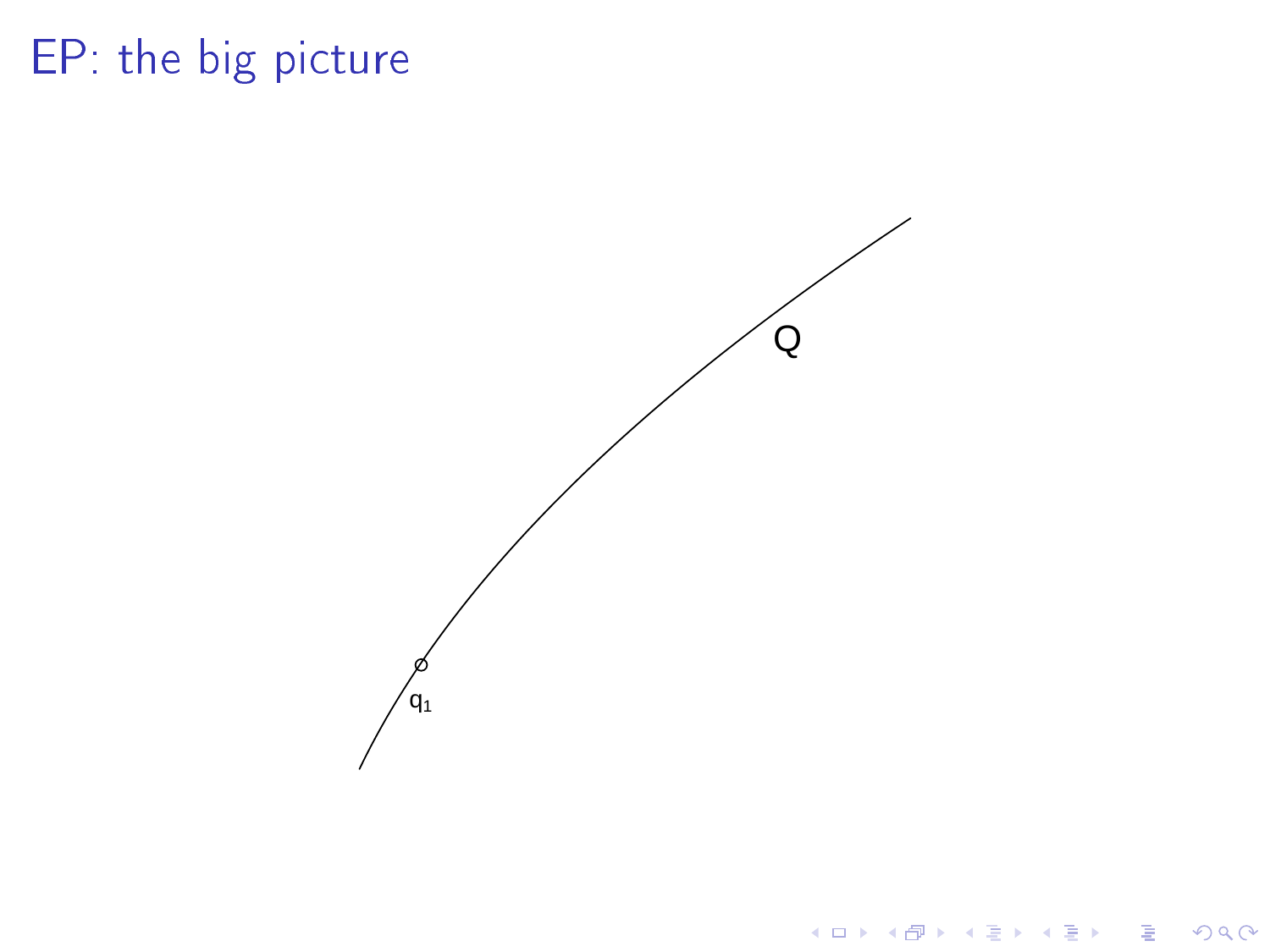

K ロ X K (P) X (E) X (E) X (E) X (P) X (P)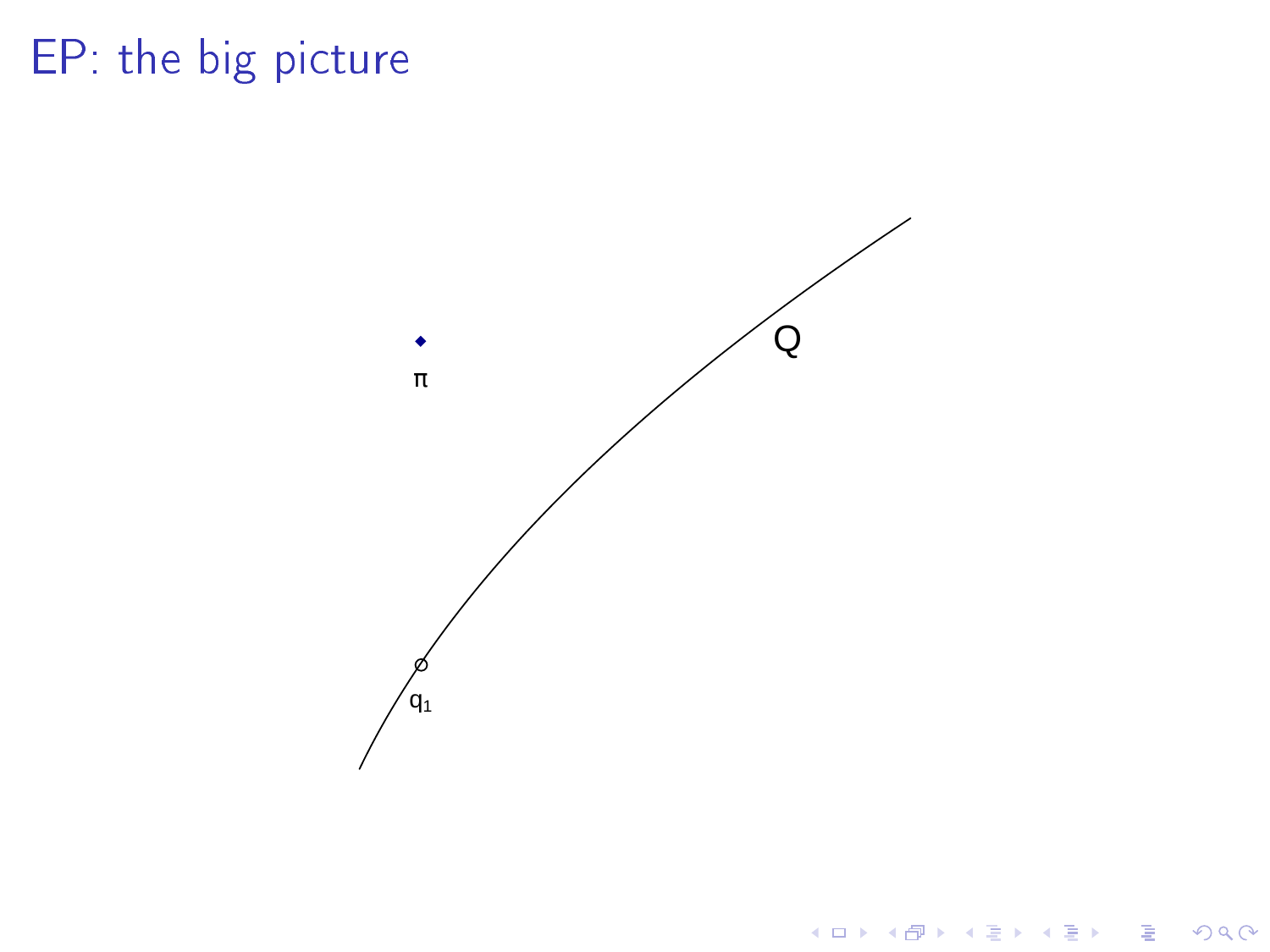

K ロ K K 個 K K 플 K K 플 K ( 플 )  $2990$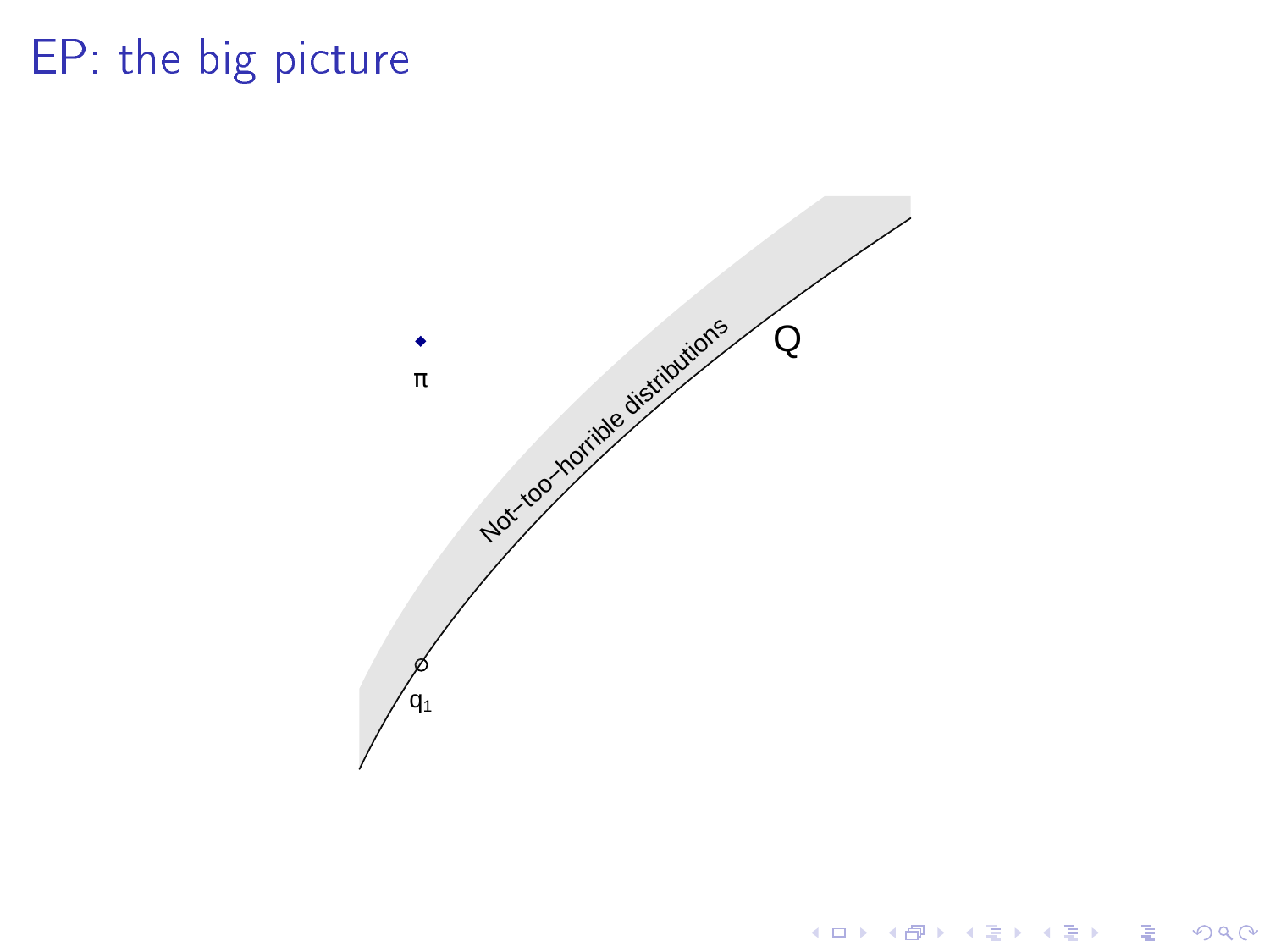

 $2990$ メロメ メ団メ メミメ メミメー 重し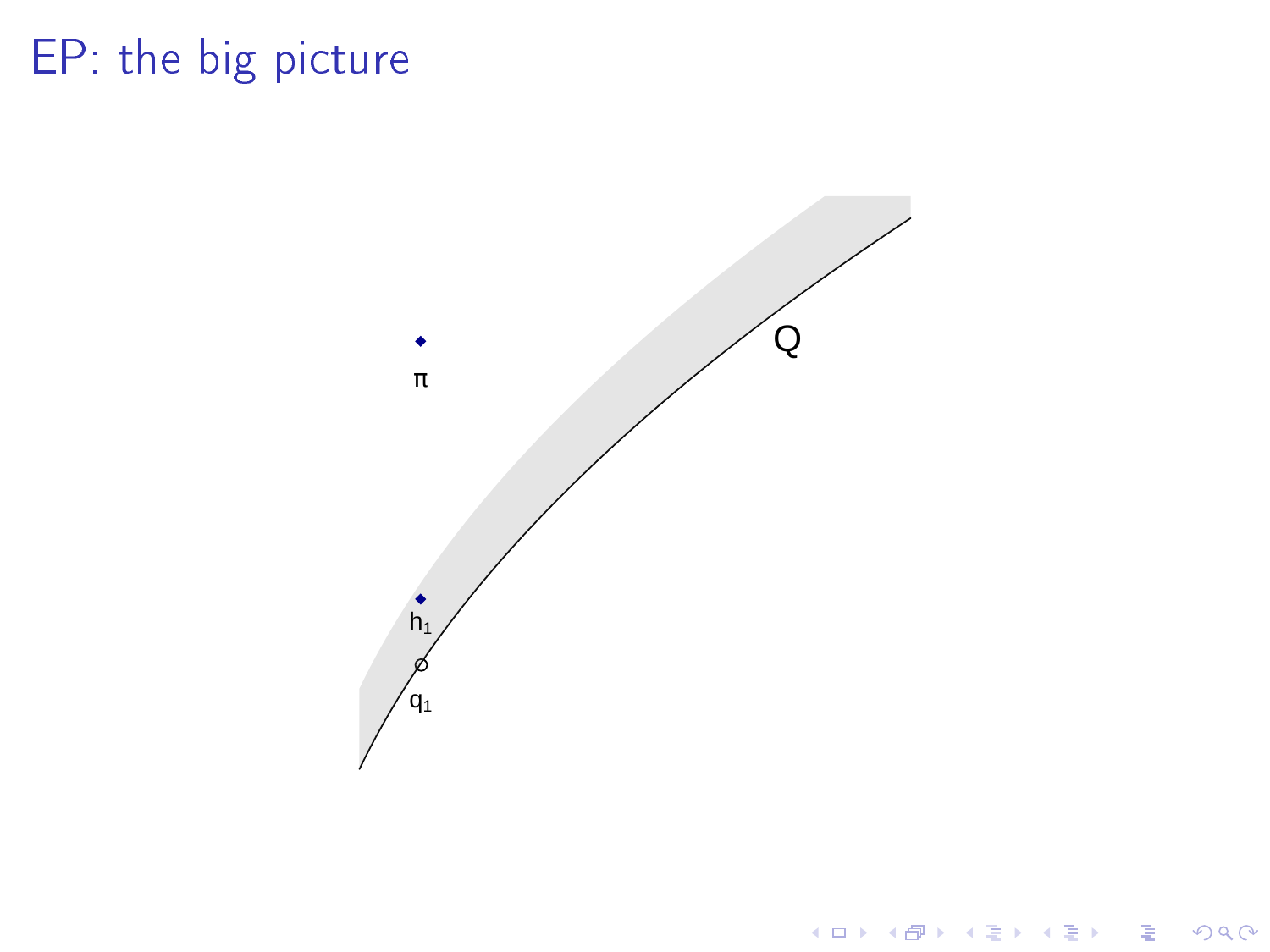

 $2990$ メロト メタト メミト メミト 重し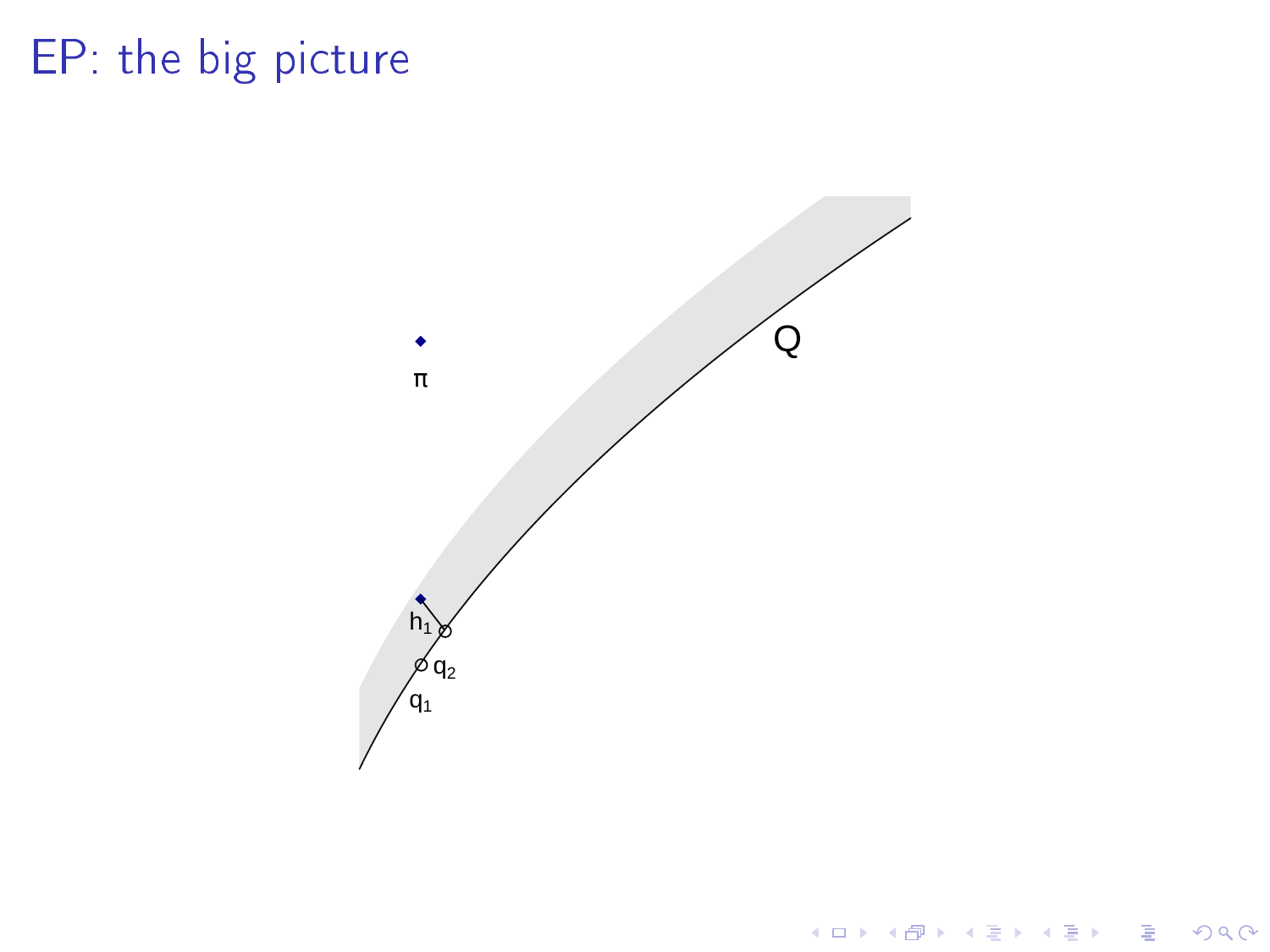

 $2990$ メロト メタト メミト メミト 重し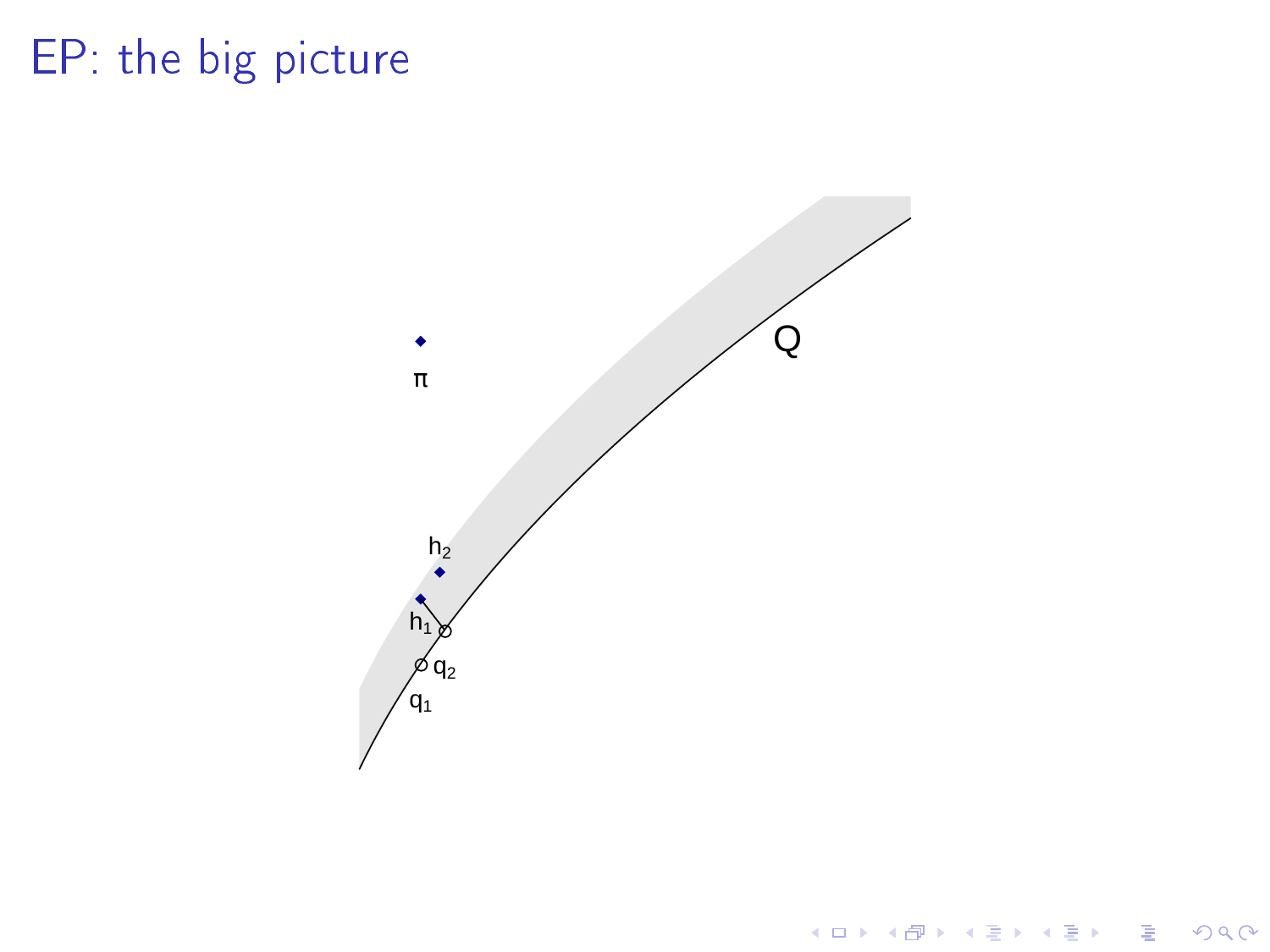How EP works (I): write the posterior as a product

Consider a posterior distribution with independent datapoints:

$$
\pi(\boldsymbol{\theta}) = p(\boldsymbol{\theta}|\mathsf{y}) \propto p(\boldsymbol{\theta}) \prod_{i=1}^n l_i(\boldsymbol{\theta})
$$

It can be written as a product of factors:

$$
\pi(\boldsymbol{\theta}) \propto \prod_{i=0}^n l_i(\boldsymbol{\theta})
$$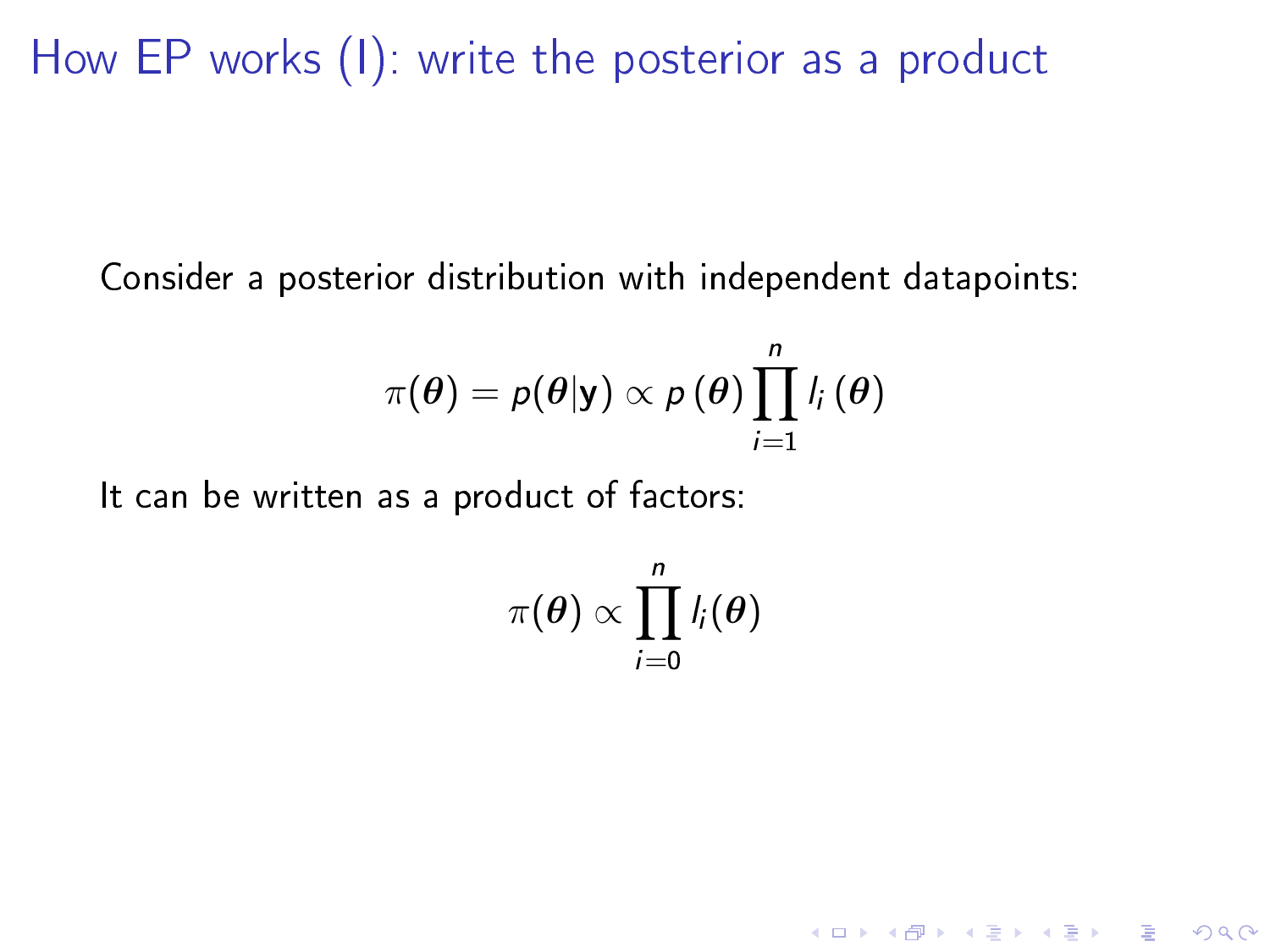How EP works (II): take a product of Gaussians

We will approximate the posterior:

$$
\pi(\boldsymbol{\theta}) \propto \prod_{i=0}^n l_i(\boldsymbol{\theta})
$$

with a product of a Gaussian factors:

$$
q(\boldsymbol{\theta}) \propto \prod_{i=0}^n q_i(\boldsymbol{\theta})
$$

K ロ ▶ K 레 ▶ K 레 ▶ K 레 ≯ K 게 회 게 이 및 사 이 의 O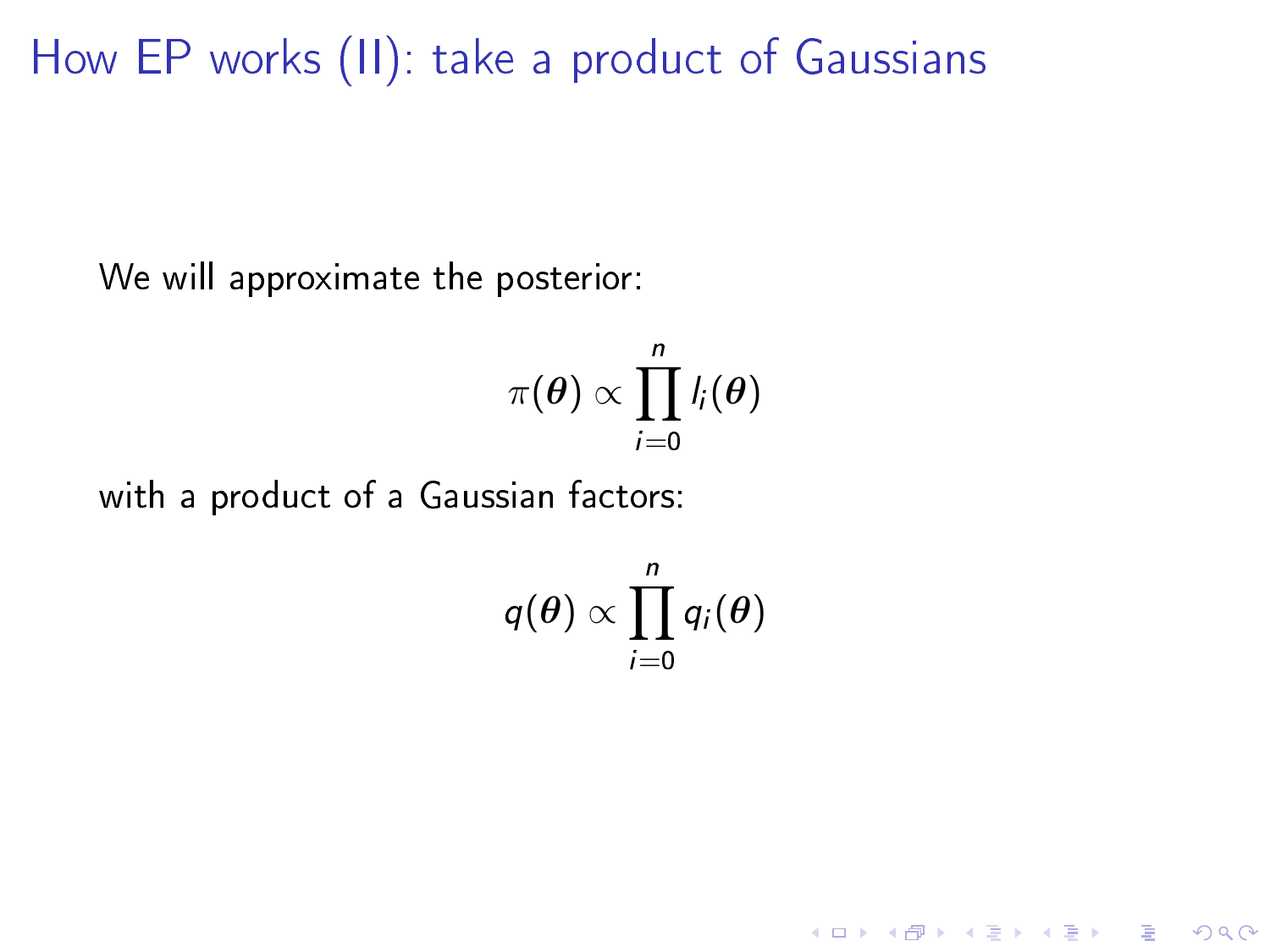How EP works (II): take a product of Gaussians

Each Gaussian factor equals:

$$
q_i(\boldsymbol{\theta}) = \exp(-\frac{1}{2}\boldsymbol{\theta}^t\mathbf{A}_i\boldsymbol{\theta} + \mathbf{r}_i^t\boldsymbol{\theta})
$$

And so the approximation is a Gaussian too:

$$
q(\theta) = \prod_{i=0}^{n} q_i(\theta) = \exp(-\frac{1}{2}\theta^t \sum_i \{A_i\}\theta + \sum_i \{r_i^t\}\theta)
$$

K ロ ▶ K 레 ▶ K 레 ▶ K 레 ≯ K 게 회 게 이 및 사 이 의 O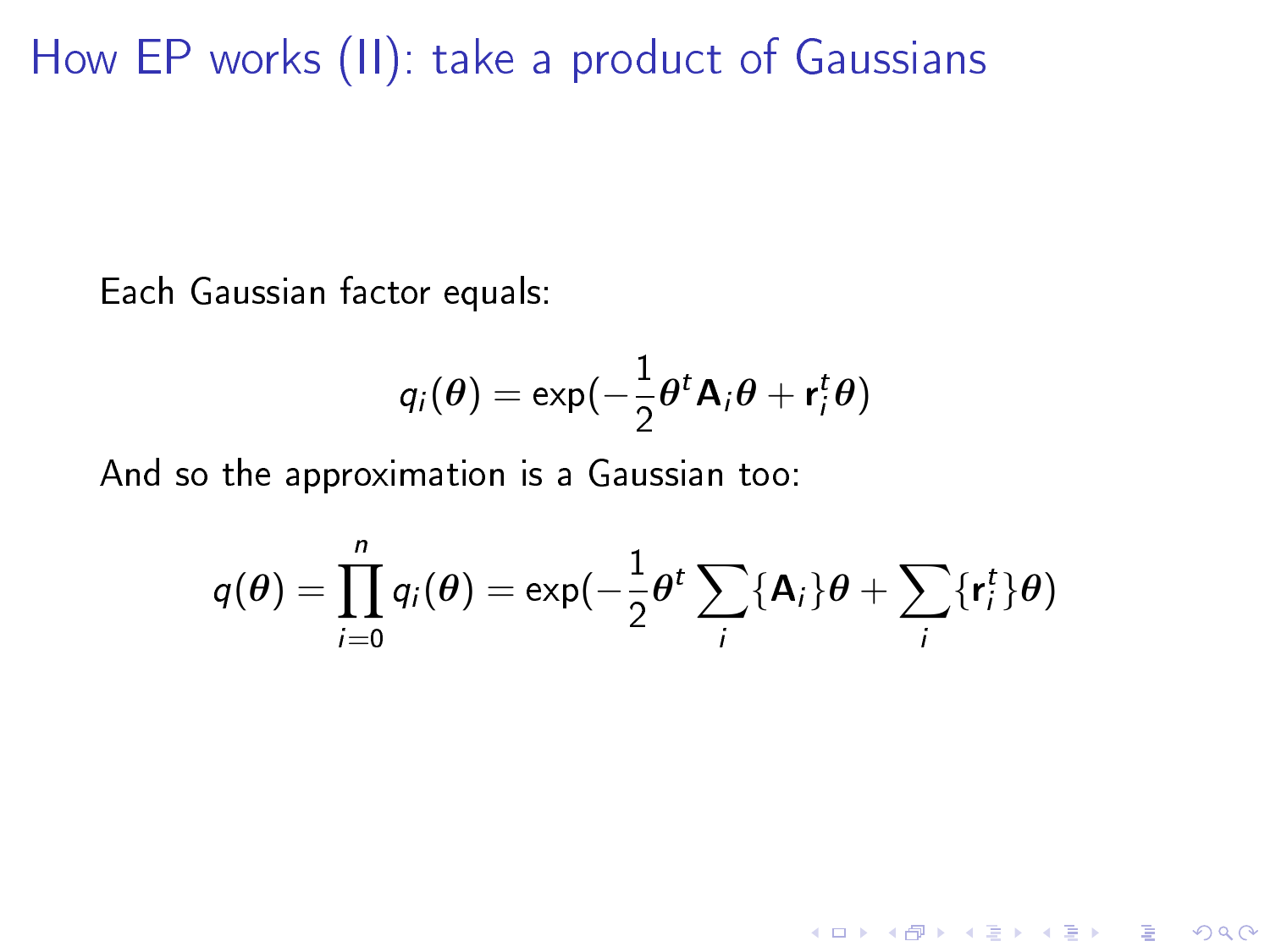### How EP works (III): hybridise the true and approximate distribution

You can form a hybrid between the true and the approximate distribution by replacing one of the approximate factors with one of the true factors:

1. Take out the approximate factor

$$
q_{-i}(\boldsymbol{\theta}) = \prod_{i \neq j}^{n} q_i(\boldsymbol{\theta})
$$

2. Insert the true factor

$$
h_i(\boldsymbol{\theta}) = l_i(\boldsymbol{\theta}) q_{-i}(\boldsymbol{\theta})
$$

**KORK STRAIN ABY COMPARI**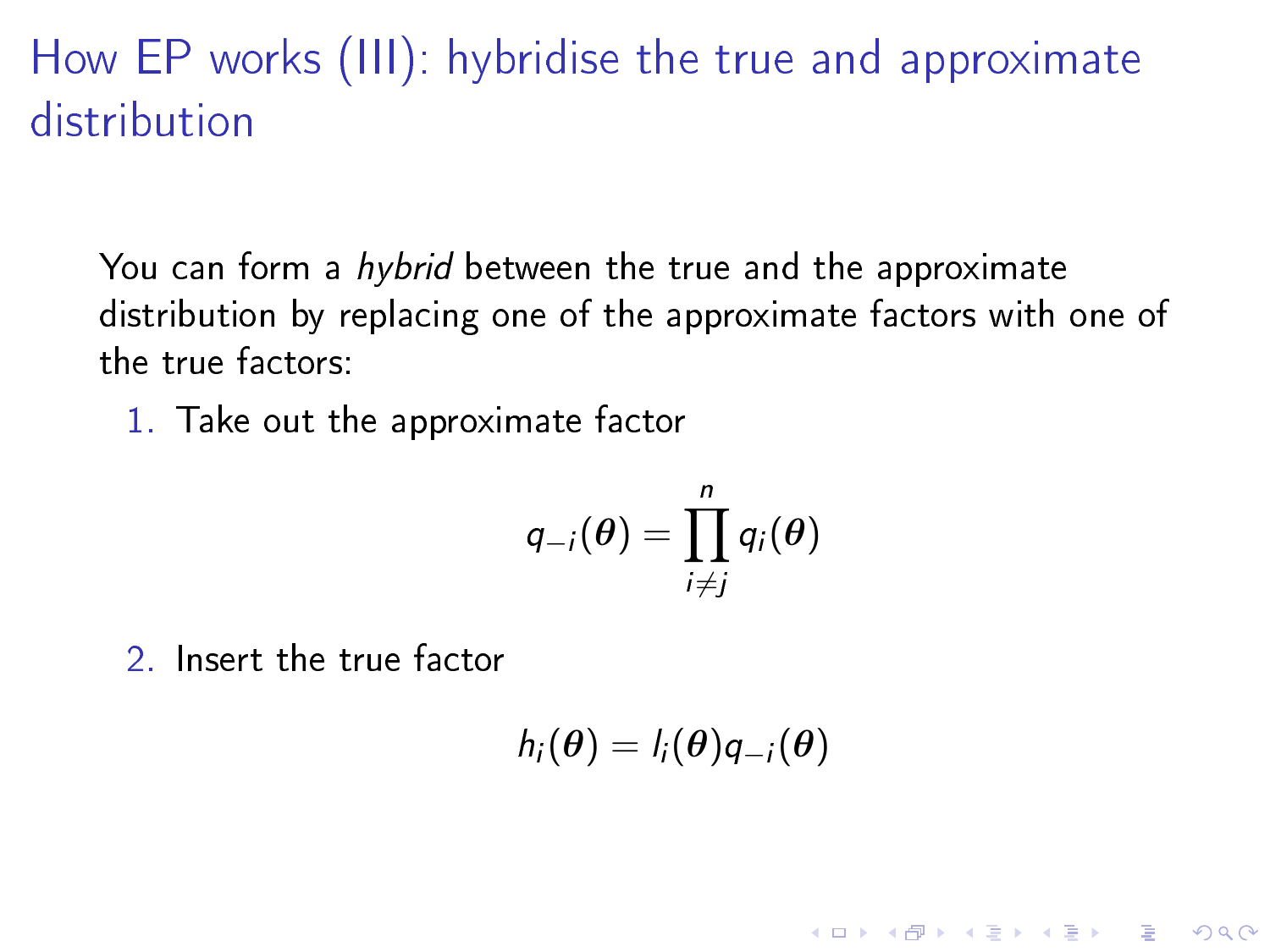### How EP works (III): hybridise the true and approximate distribution

Hopefully the hybrid is in some sense closer to the true distribution

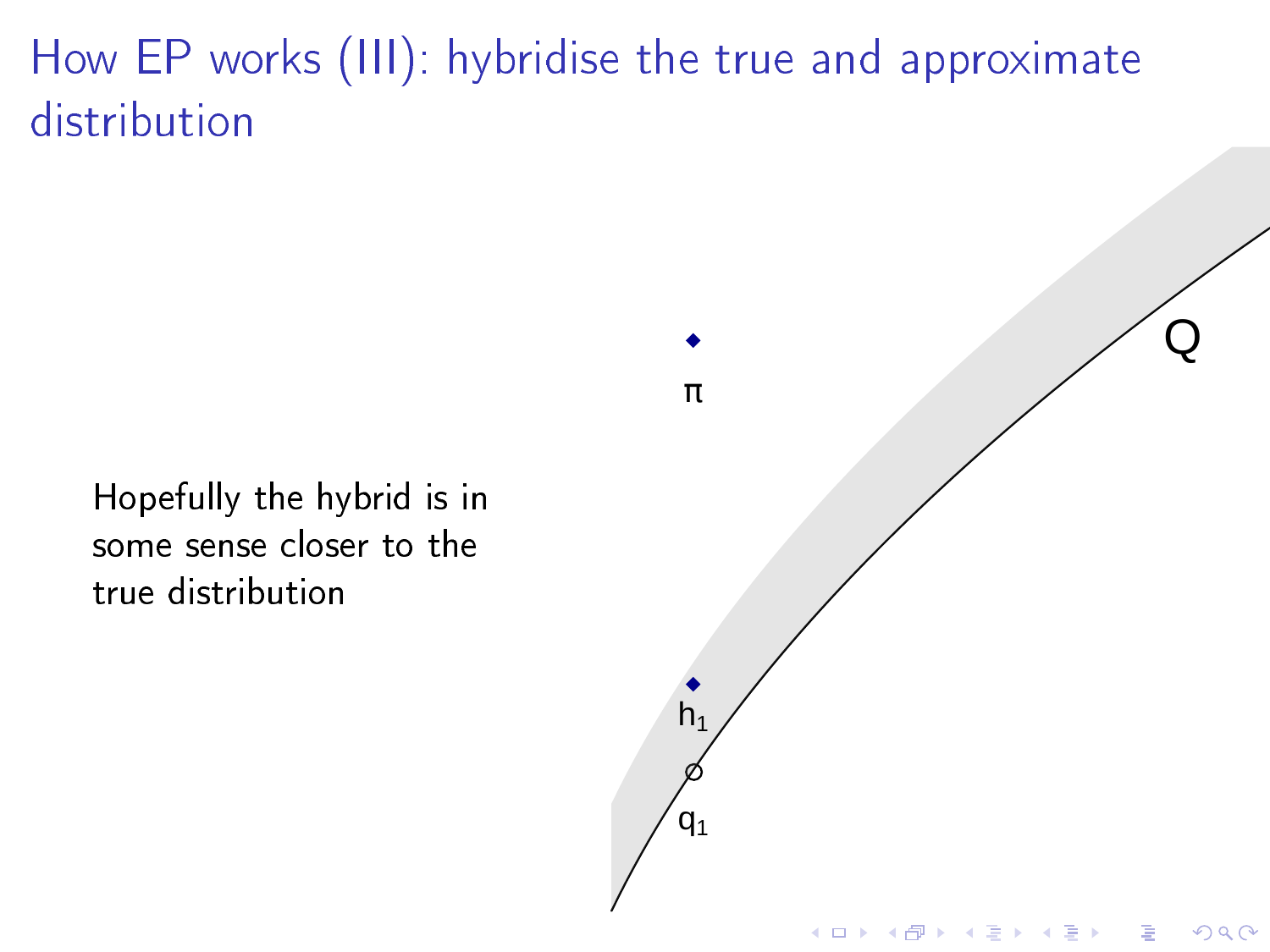How EP works (III): project the hybrid

That's just equivalent to computing the moments:

$$
z = \int h_i(\theta) d\theta
$$

$$
E(\theta) = z^{-1} \int \theta h_i(\theta) d\theta
$$

$$
\Sigma = z^{-1} \int (\theta - E(\theta)) (\theta - E(\theta))^t h_i(\theta) d\theta
$$

Our new global approximation  $q'$  is a Gaussian with mean and covariance as above.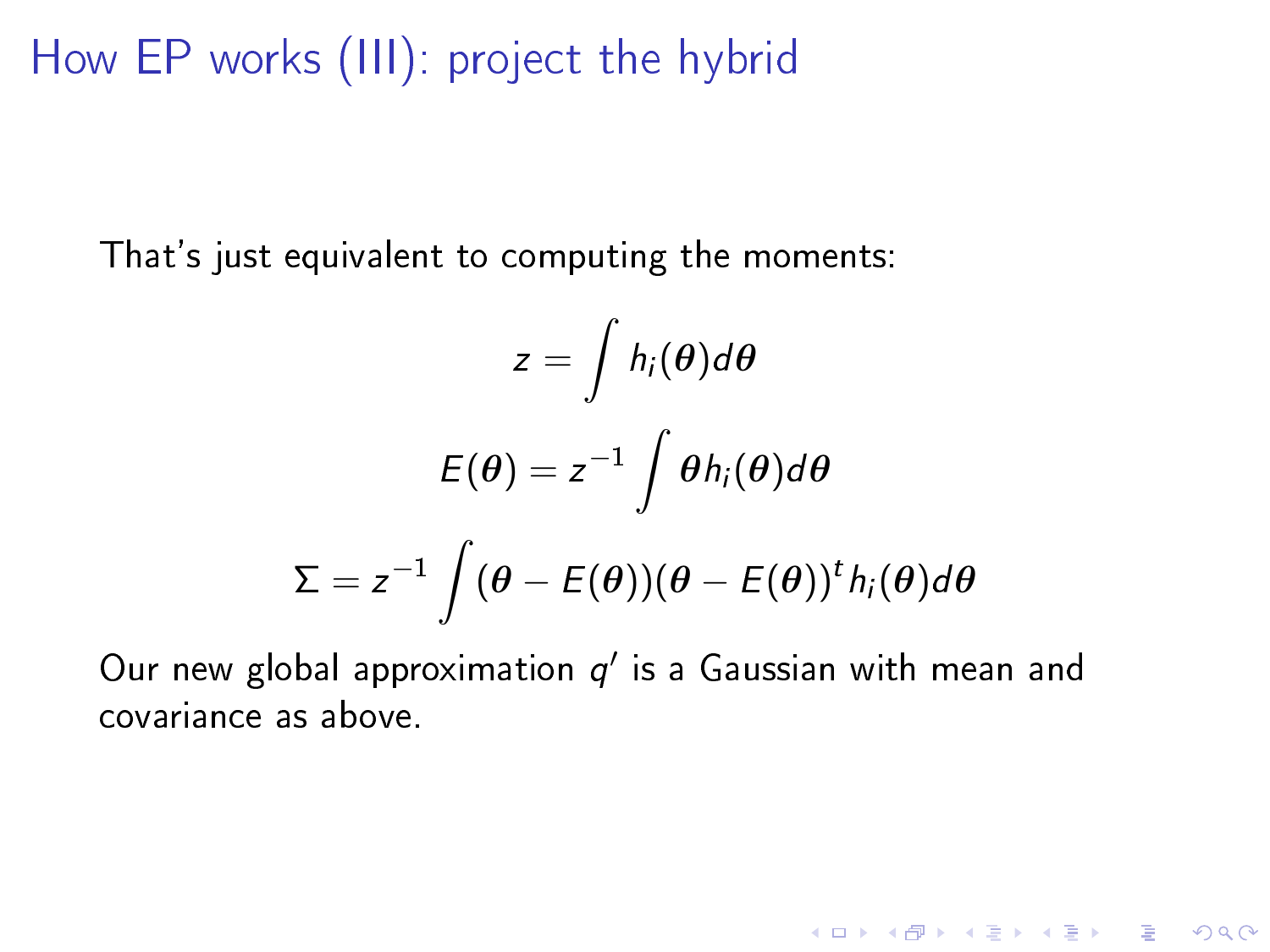

メロト メタト メミト メミト  $\equiv$  990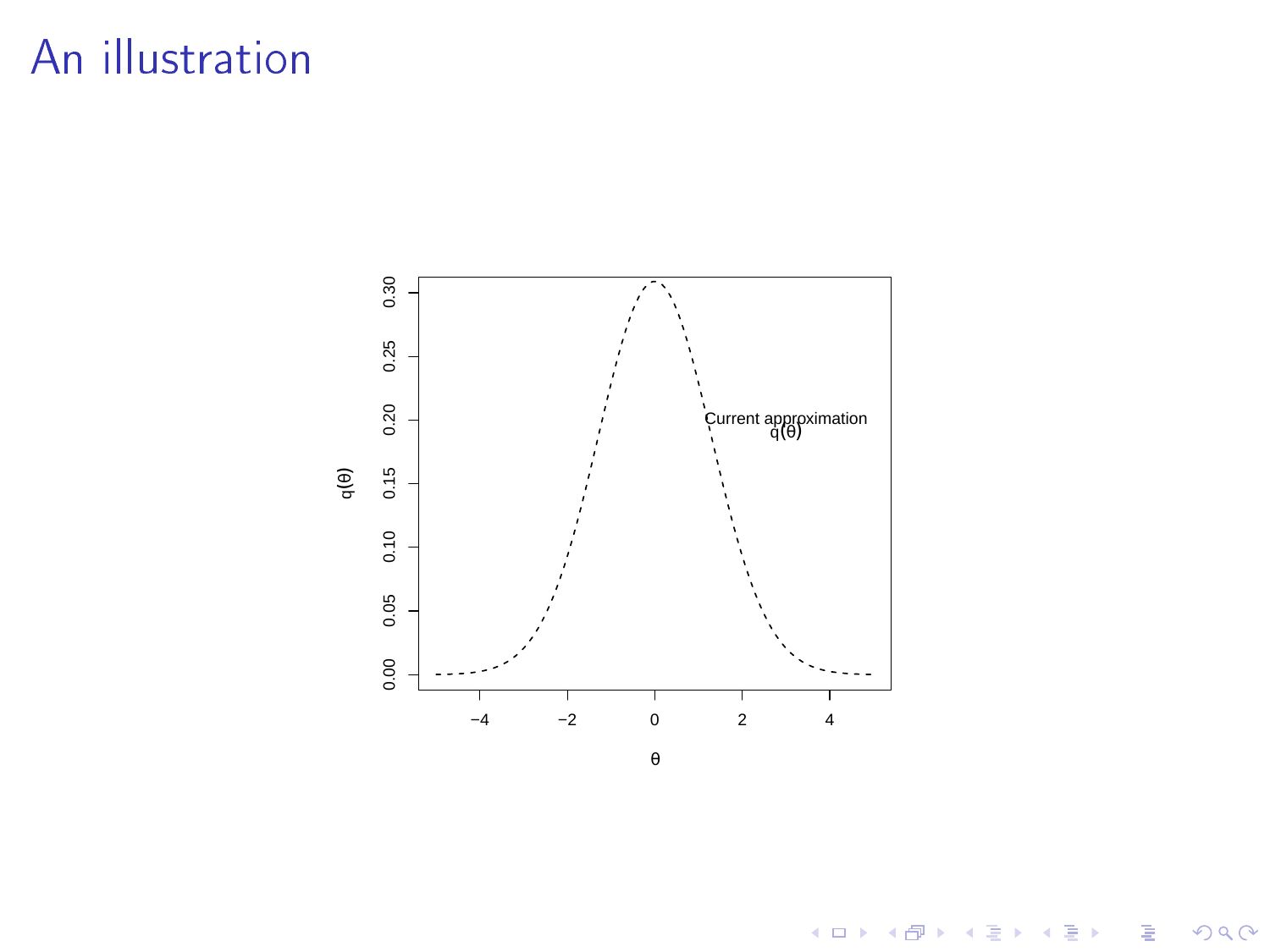

**メロトメ都トメミトメミト (ミ) の女々**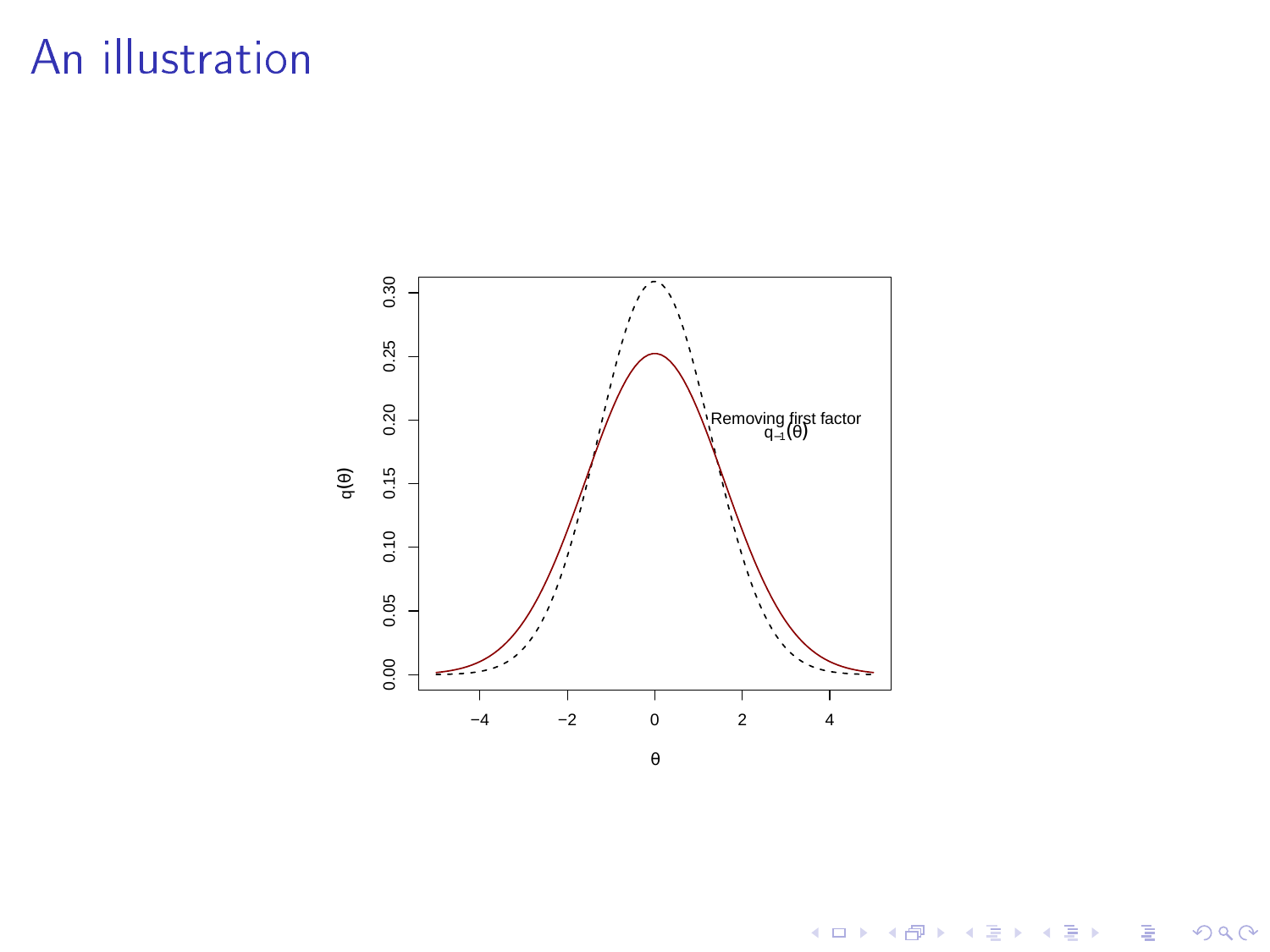

**メロトメ 御 トメミト メミト ニミー つんぴ**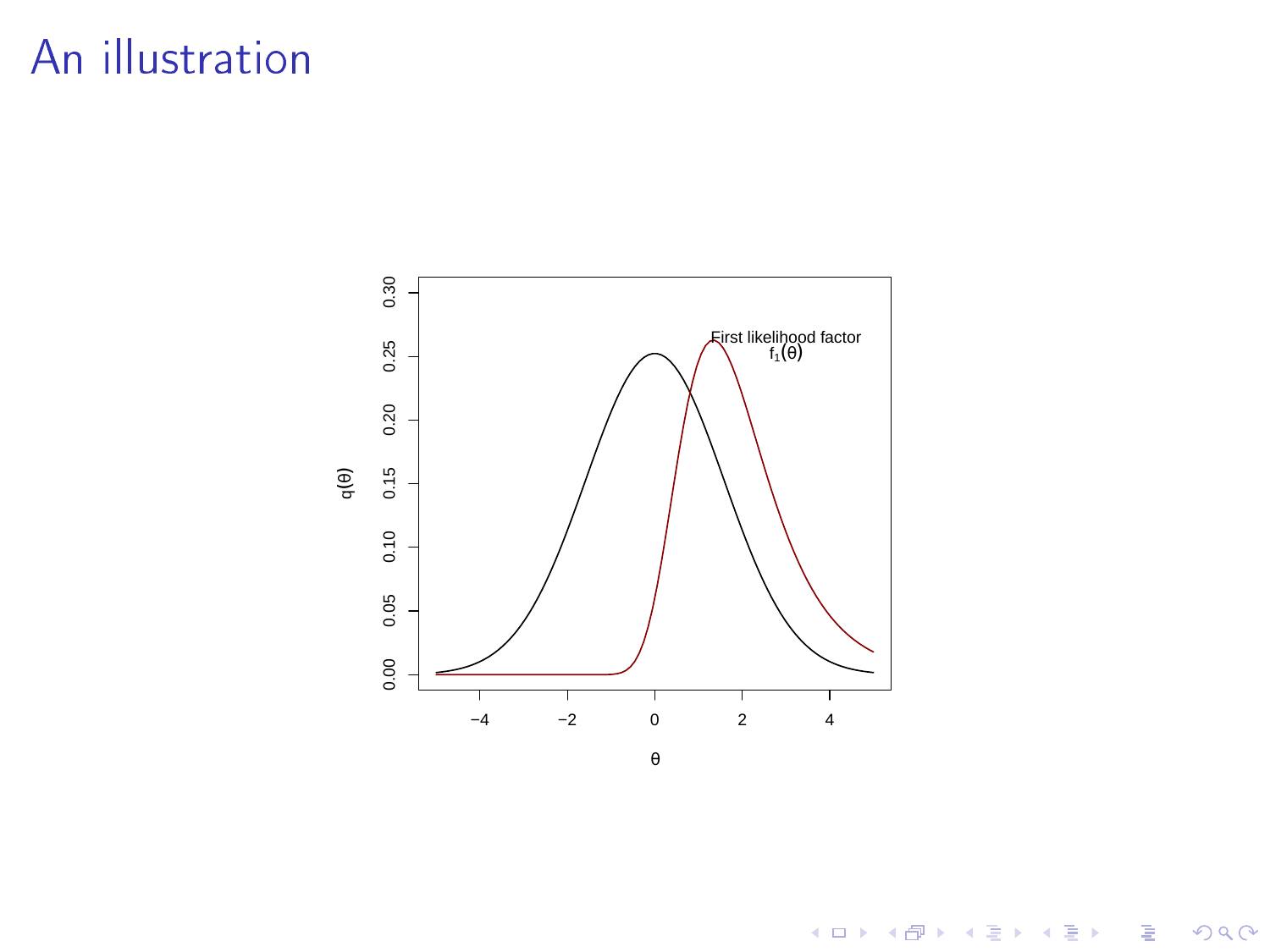

メロト メタト メミト メミト

 $290$ 

È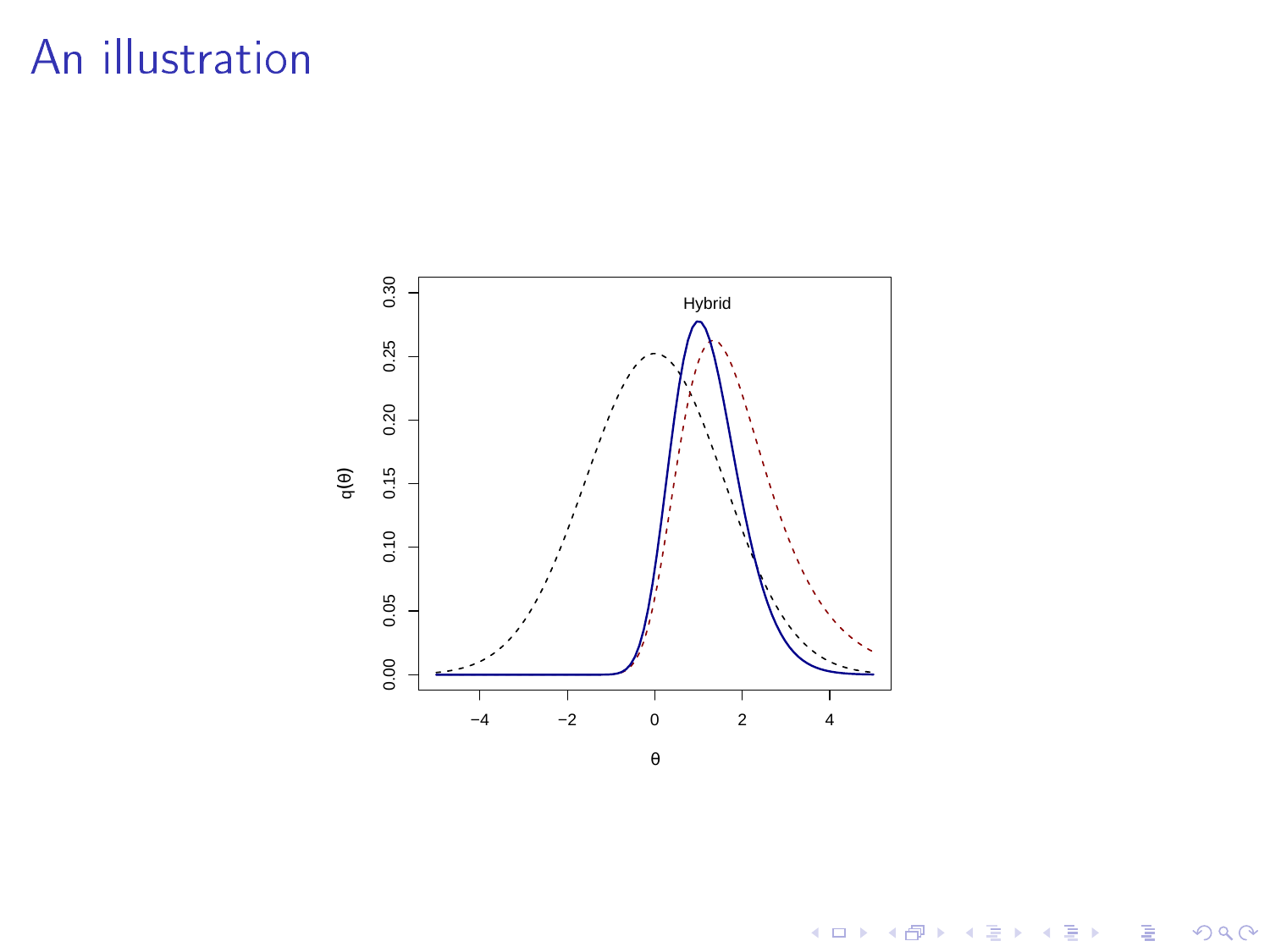### How EP works (IV): update the approximate factor

- $\blacktriangleright$  The last step is to update  $q_i$ , the Gaussian approximation of the factor we've just updated.
- ► Find the Gaussian  $q_i$  such that  $q_iq_{-i}$  has the same moments as the hybrid.
- $\blacktriangleright$  It's a simple linear operation in the natural parameters (more on that later)

K ロ ▶ K 레 ▶ K 레 ▶ K 레 ≯ K 게 회 게 이 및 사 이 의 O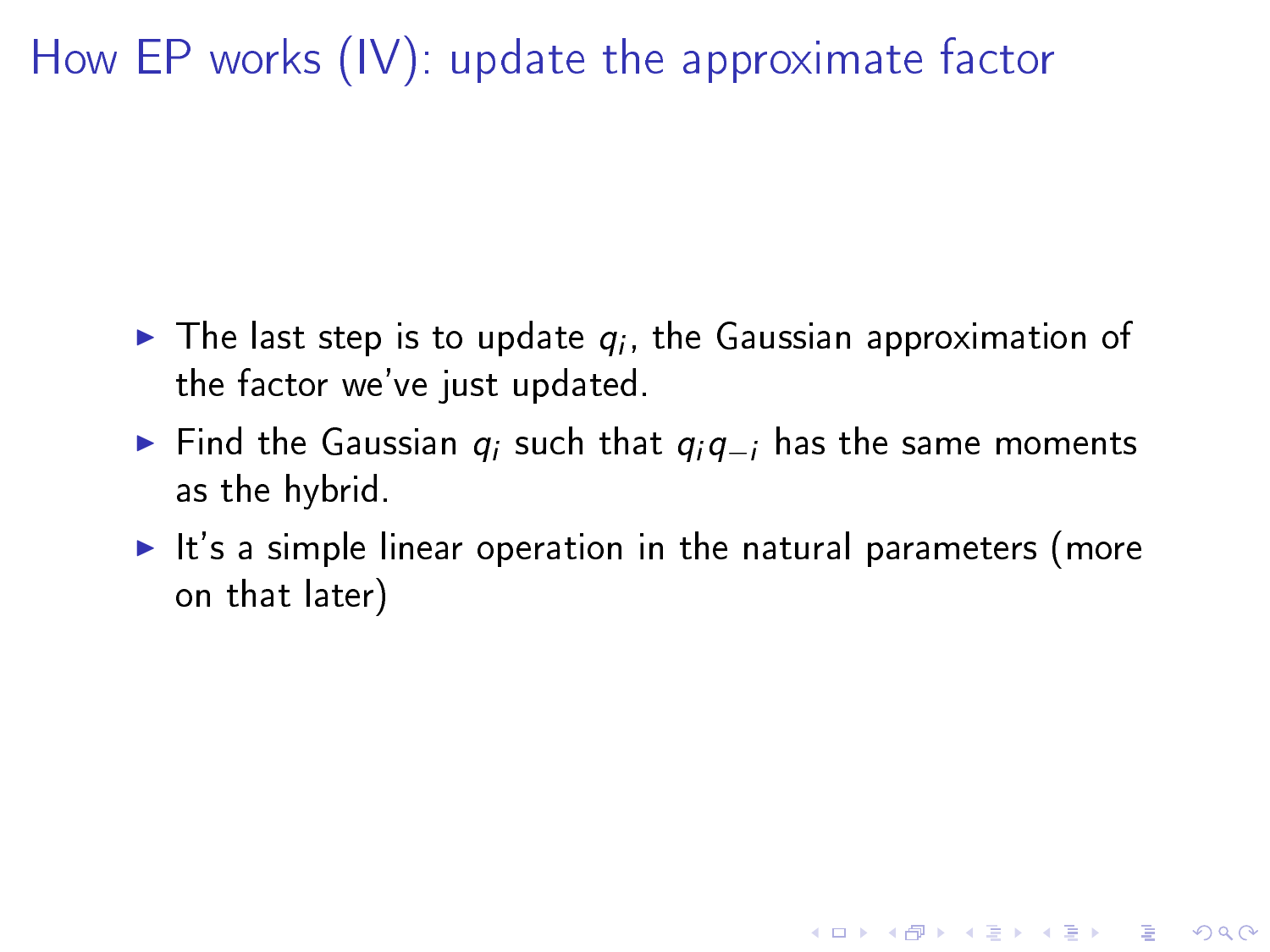### EP for logistic regression

- $\triangleright$  So far we've stayed at a very abstract level
- $\blacktriangleright$  Let's work through a concrete case: logistic regression
- ► Data y  $\in \{-1,1\}^n$ , covariates  $\mathsf{X}_{n\times p}$ , model:

$$
\rho(y_i=1|\mathbf{x}_i,\boldsymbol{\theta})=\phi\left(\mathbf{x}_i^t\boldsymbol{\theta}\right)
$$

**KORKA REPARATION ADD** 

 $\blacktriangleright$   $\phi$  is the logistic function.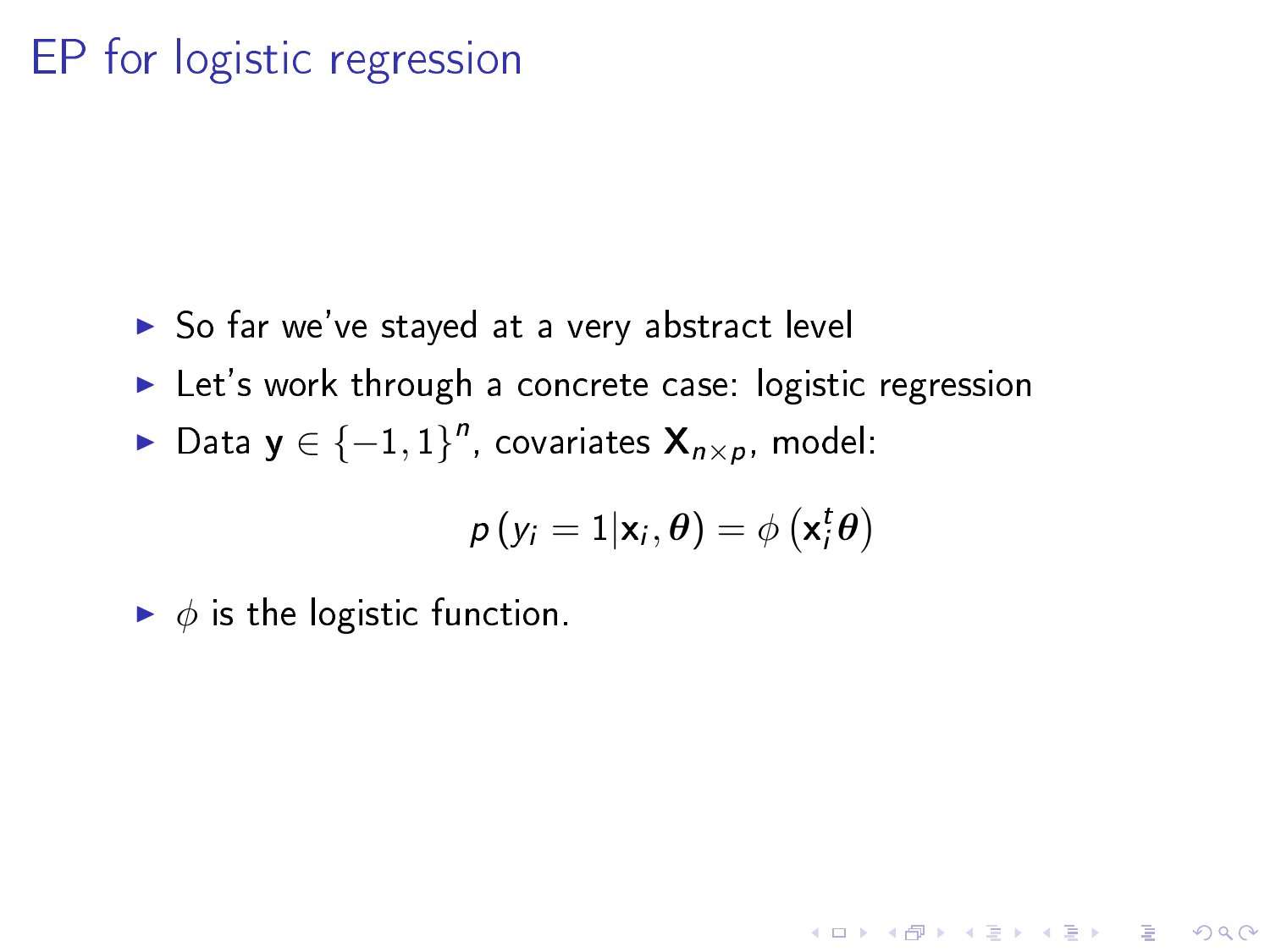Assume Gaussian prior  $p(\theta)$  (can be relaxed), our target distribution is:

$$
\pi\left(\boldsymbol{\theta}\right)\propto p(\boldsymbol{\theta})\prod_{i=1}^{n}p(y_{i}|\mathbf{x}_{i},\boldsymbol{\theta})=\prod_{i=0}^{n}l_{i}\left(\boldsymbol{\theta}\right)
$$

K ロ ▶ K 레 ▶ K 레 ▶ K 레 ≯ K 게 회 게 이 및 사 이 의 O

Here  $I_0(\theta)$  is the prior and each site corresponds to a data-point. This is the most traditional factorisation.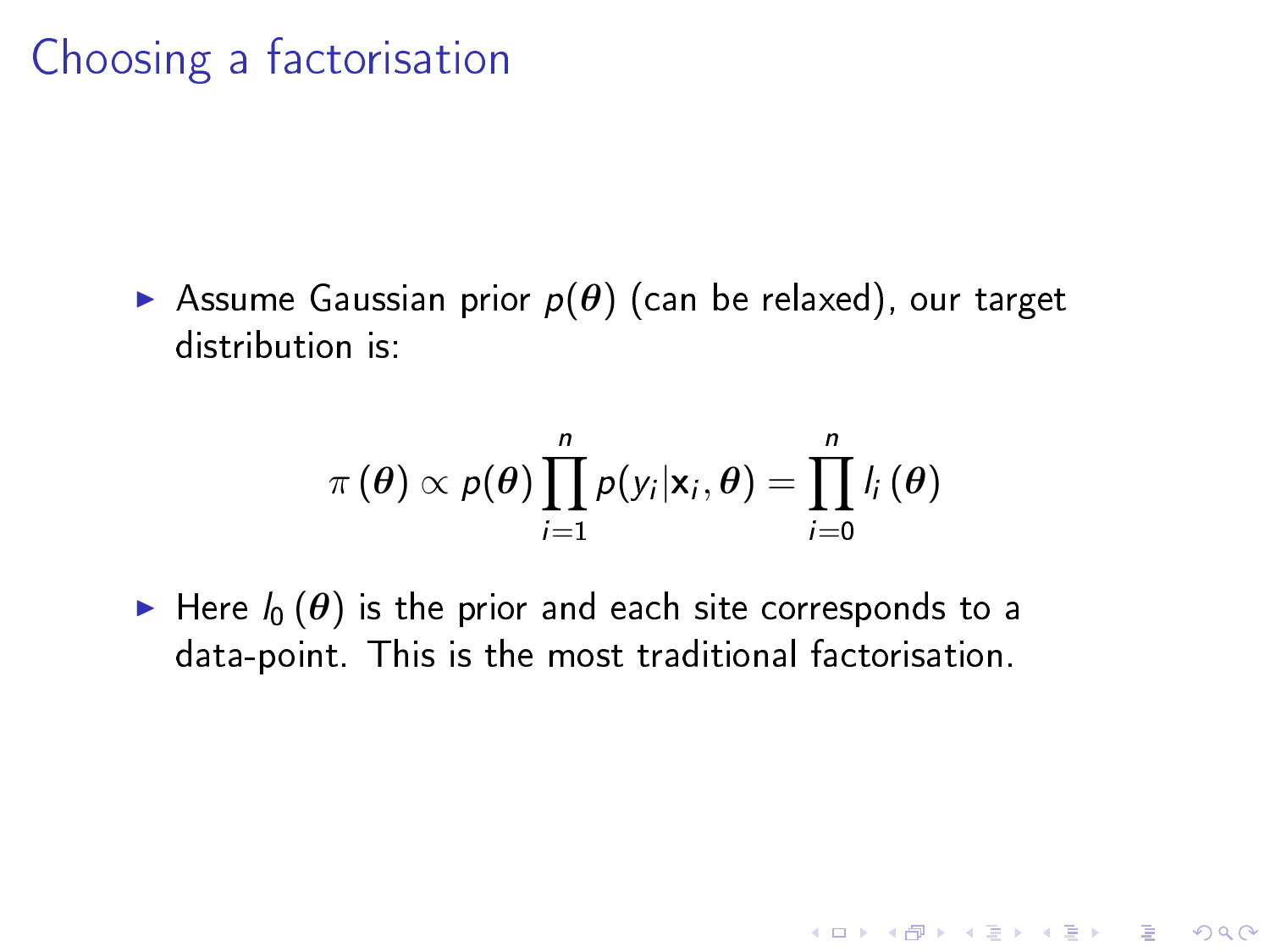The hard bit: computing moments of the hybrid

 $\blacktriangleright$  The hybrid is a product of a Gaussian times a single likelihood site, i.e.:

$$
h_i(\boldsymbol{\theta}) \propto \phi\left(y_i \mathbf{x}_i^t \boldsymbol{\theta}\right) \mathcal{N}\left(\boldsymbol{\theta}, \boldsymbol{\mu}, \boldsymbol{\Sigma}\right)
$$

- $\triangleright$  We need the normalisation constant, mean and covariance of hi
- In That's a non-Gaussian distribution in  $\mathbb{R}^p$ , it's non-tractable! Are we back to using MCMC?
- $\triangleright$  Actually no: the linear subspace property comes to the rescue

**KORK STRAIN ABY COMPARI**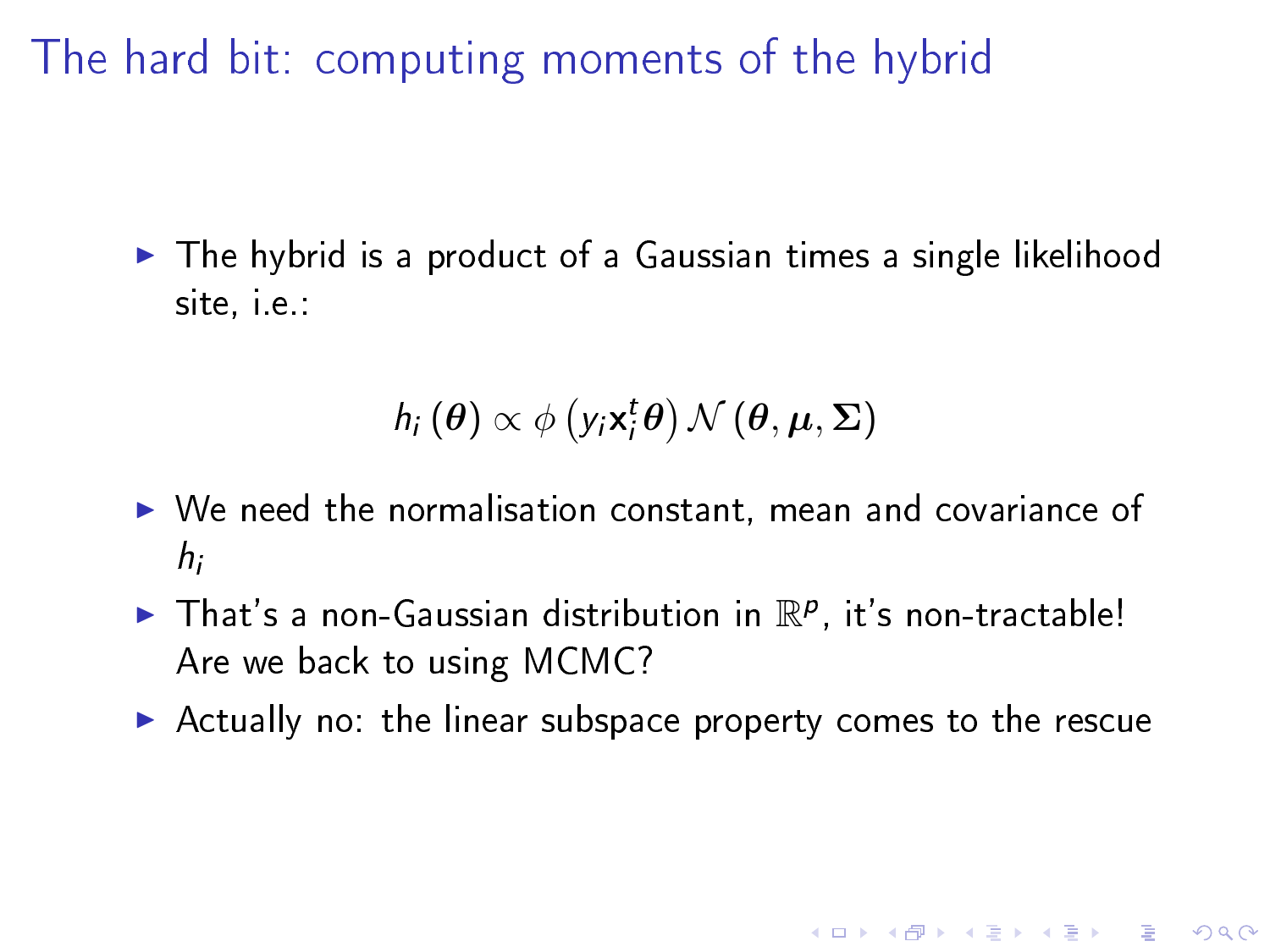The linear subspace property: logistic case

Start with the normalisation constant. We need to compute:

$$
z = \int_{\mathbb{R}^p} \phi\left(y_i \mathbf{x}_i^t \boldsymbol{\theta}\right) \mathcal{N}\left(\boldsymbol{\theta}, \boldsymbol{\mu}, \boldsymbol{\Sigma}\right) d\boldsymbol{\theta}
$$

Express it as an expectation under the cavity prior:

$$
z = E\left(\phi\left(y_i \mathbf{x}_i^t \boldsymbol{\theta}\right)\right), \boldsymbol{\theta} \sim \mathcal{N}\left(\boldsymbol{\mu}, \boldsymbol{\Sigma}\right)
$$

We have:

$$
z = E\left(\phi\left(y_i \mathbf{x}_i^t \boldsymbol{\theta}\right)\right) = E\left(\phi\left(\mathbf{b}^t \boldsymbol{\theta}\right)\right) = E_u\left(\phi\left(u\right)\right)
$$

**KORK STRAIN ABY COMPARI** 

where  $u$  is a one-dimensional Gaussian variable! We can just use quadrature.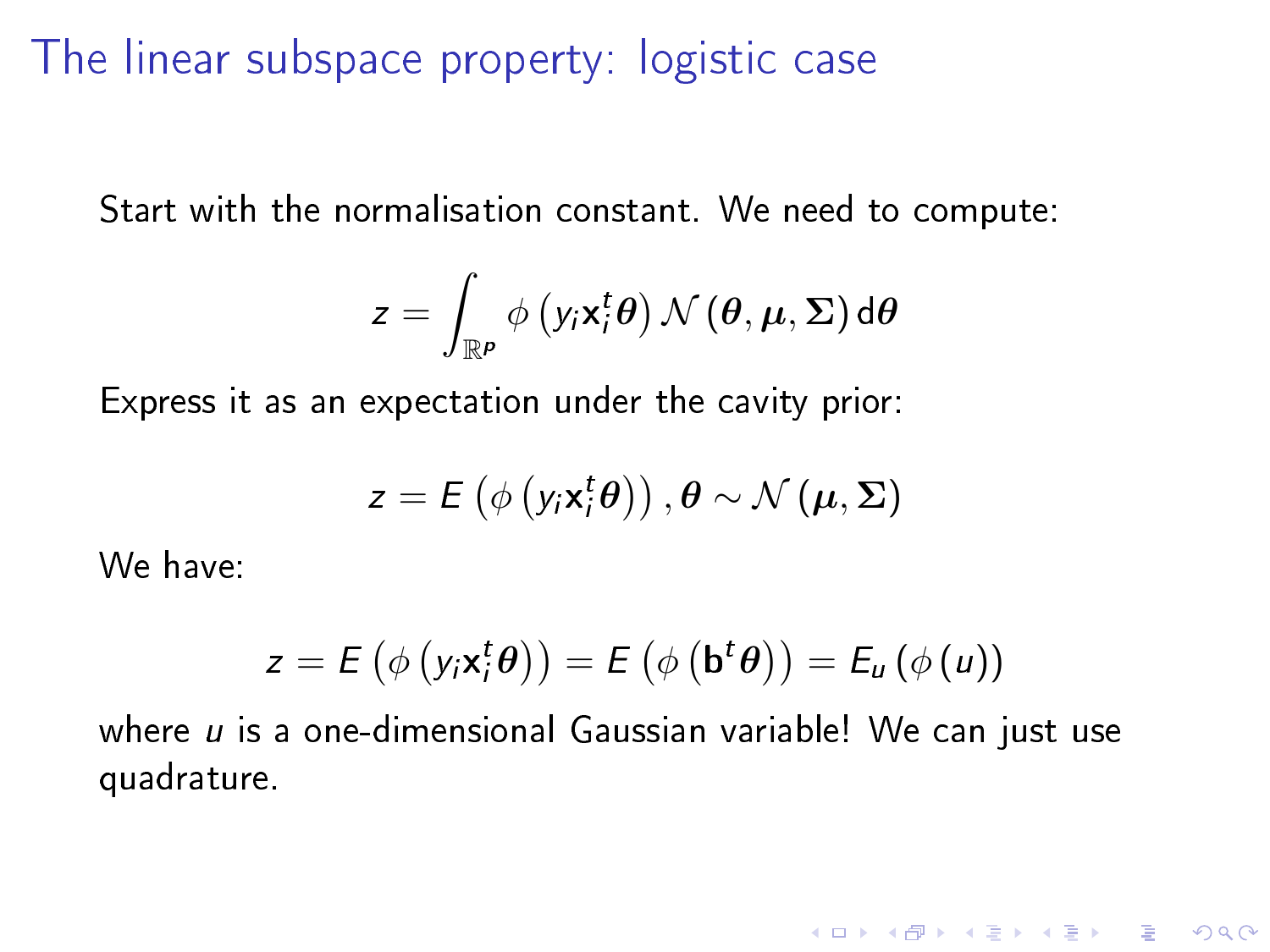The linear subspace property: mean and covariance

- $\triangleright$  We are able to compute z using a one-dimensional integral.
- $\blacktriangleright$  The same goes for the mean and covariance but it's harder to see (and the formulas are more complicated)
- $\blacktriangleright$  At the end of the day, all you need is the mean and variance of a one-dimensional marginal

**KORK STRAIN ABY COMPARI** 

- $\blacktriangleright$  Proof:
	- $\blacktriangleright$  Stein's lemma
	- $\triangleright$  Characteristic functions (more general)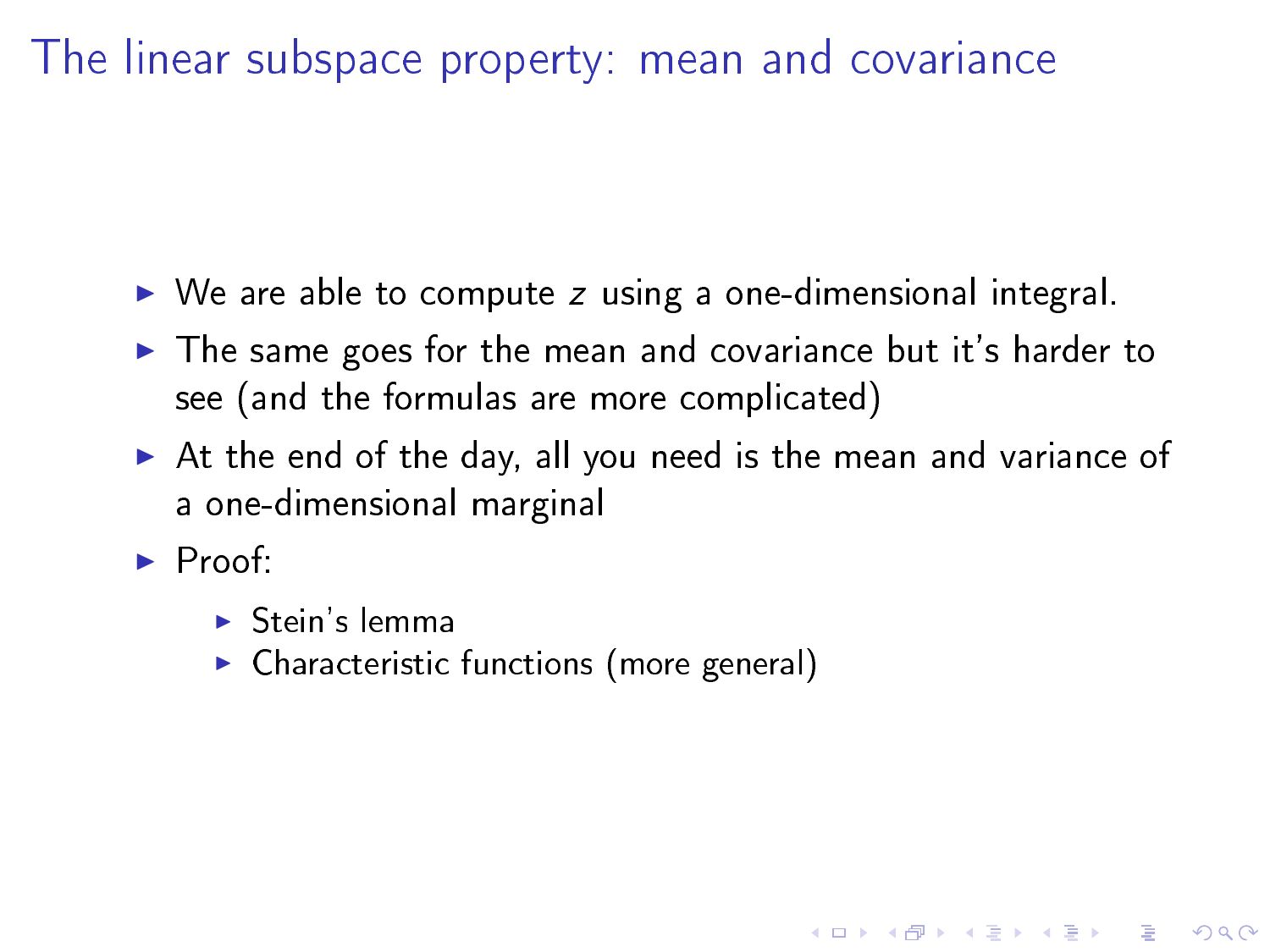The linear subspace property in general

If sites can be expressed as

$$
l_i(\boldsymbol{\theta}) = g_i(\mathbf{B}_i \boldsymbol{\theta})
$$

such that  $\mathbf{B}_i\boldsymbol{\theta}$  has dimension  $k < p$ , then the hybrid moments can be computed from a *marginal* hybrid distribution of dimension k. In logistic regression (and GLMs)  $k = 1$ , meaning that all the moments can be computed using simple quadrature methods! The linear subspace property is central to the success of many EP methods.

**KORKAR KERKER EL VOLO**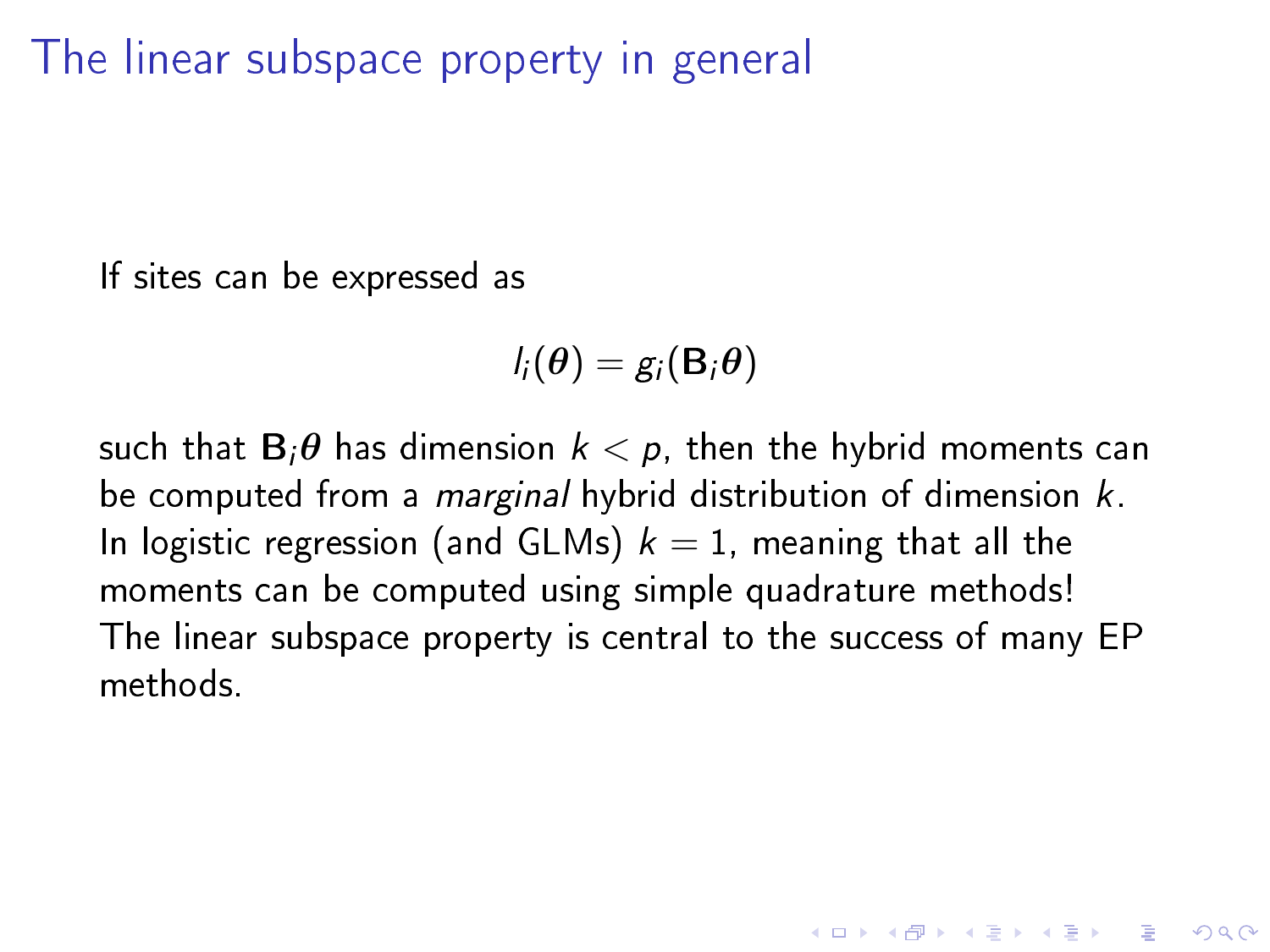#### Actual implementation

For those who can read  $R$  fluently: the expensive step is

```
compute.moments.logit \leq function(y,m,v)
{
sd \leftarrow sqrt(v)f \leq function(x) dnorm(x,m,sd)*plogis(y*x)
z <- integrate(f,-Inf,Inf)$val
m.new \leq integrate(function(x) f(x)*x, -Inf, Inf)$val/z
v.new <- integrate(function(x) f(x)*(x-m.new)^2,-Inf,In:
list(m.new=m.new,var.new=v.new)
}
```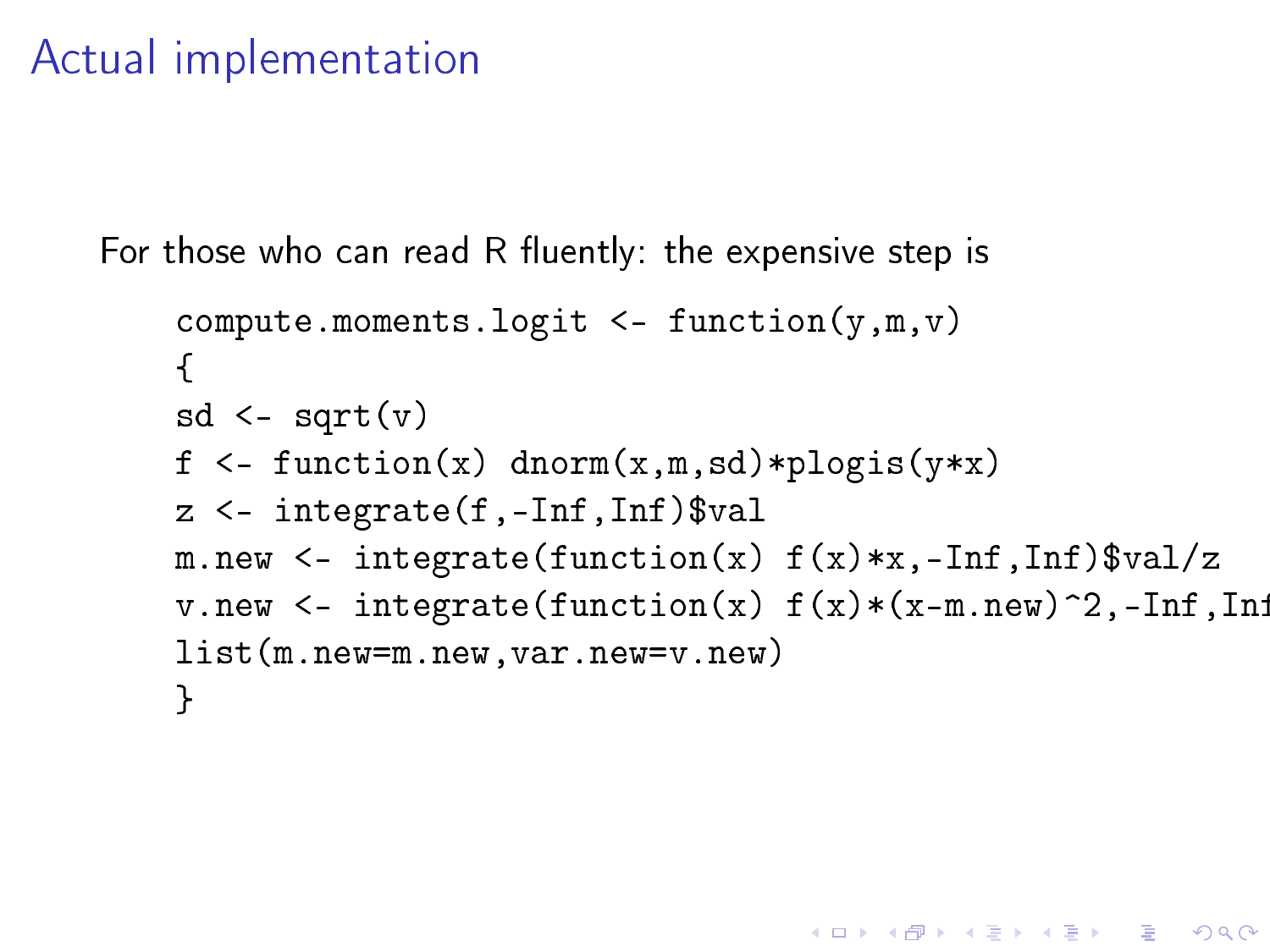### EP in exponential families

- $\triangleright$  There's a very elegant way of writing down EP iterations using exponential family notation, due to Matthias Seeger
- It's worth investing a few minutes setting it up
- $\blacktriangleright$  Lets you generalise EP to other exponential families (not just Gaussians)

K ロ ▶ K 레 ▶ K 레 ▶ K 레 ≯ K 게 회 게 이 및 사 이 의 O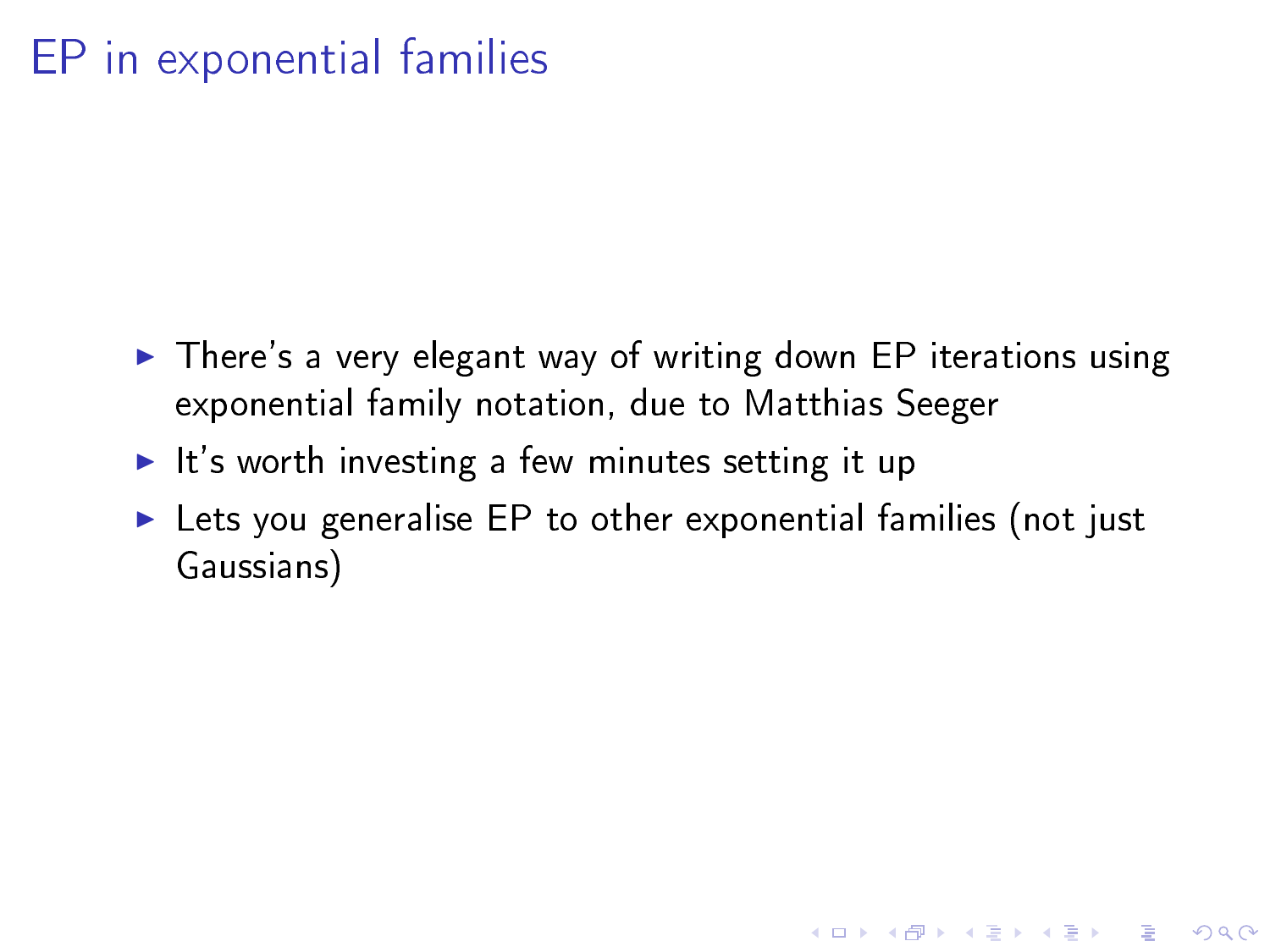Gaussians as exponential families

 $\blacktriangleright$  Rewrite

$$
q(\theta) \propto \exp(-\frac{1}{2}\theta^t \mathbf{A} \theta + \mathbf{r}^t \theta)
$$
  
= 
$$
\exp\left(\sum \mathbf{A}_{ij}\left(\frac{-\theta_i \theta_j}{2}\right) + \sum \theta_i \mathbf{r}_i\right)
$$
  
= 
$$
\exp\left(\mathbf{s}(\theta)^t \mathbf{\lambda}\right)
$$

K ロ ▶ K @ ▶ K 할 ▶ K 할 ▶ | 할 | X 9 Q @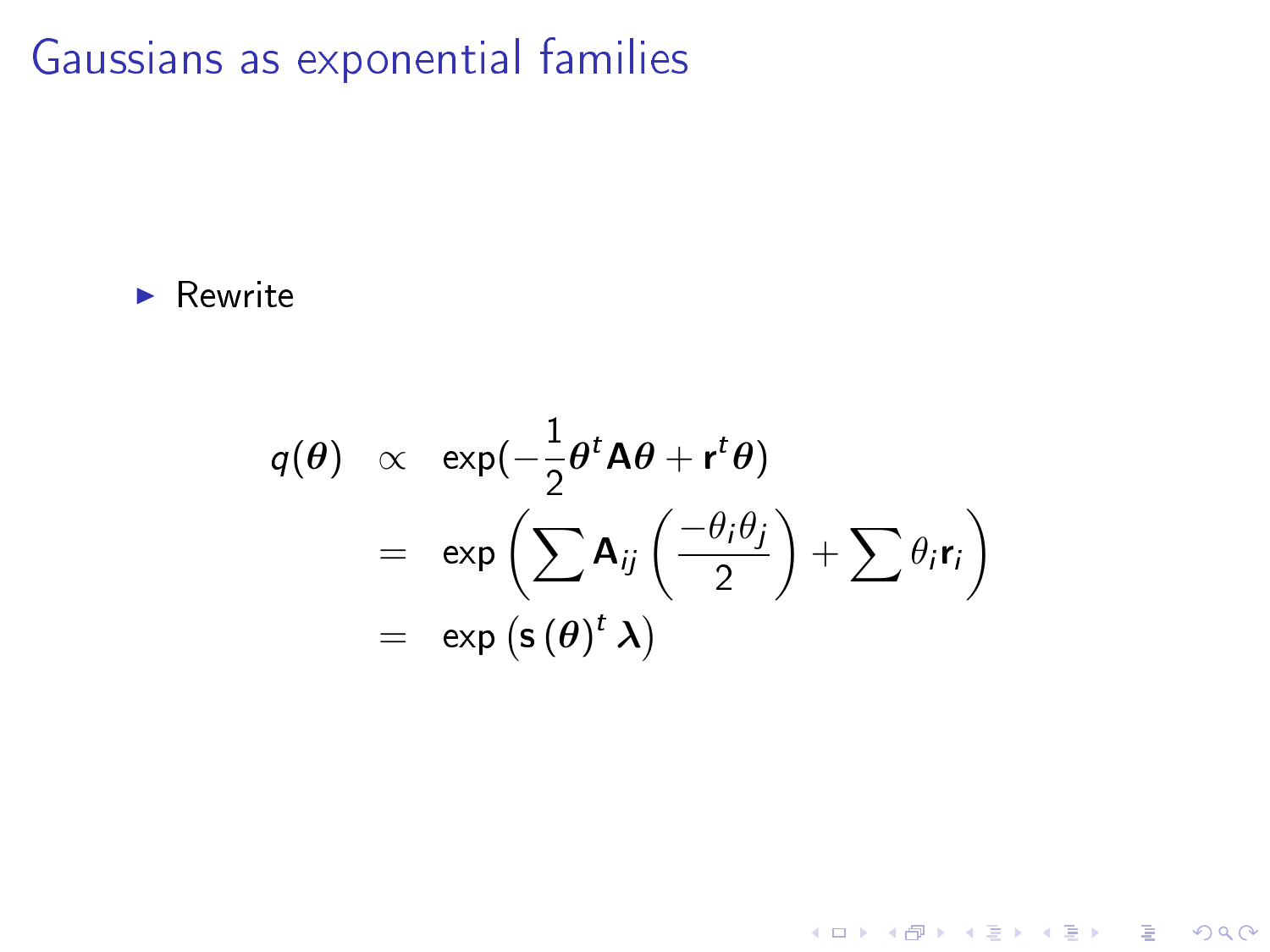#### Natural and moment parameters

$$
q(\boldsymbol{\theta}) \propto \exp(-\frac{1}{2}\boldsymbol{\theta}^t \mathbf{A} \boldsymbol{\theta} + \mathbf{r}^t \boldsymbol{\theta}) = \exp(\mathbf{s}(\boldsymbol{\theta})^t \mathbf{\lambda})
$$

- $\triangleright$   $\lambda = \{A, r\}$  (precision and shift) are the "natural" parameters of the Gaussian
- $\blacktriangleright$   $\eta = E_q(\mathsf{s}(\theta))$  (mean and covariance) are the "moment" parameters of the Gaussian
- $\blacktriangleright$   $\lambda = \nu(\eta)$ : one-to-one transformation from natural to moment parameters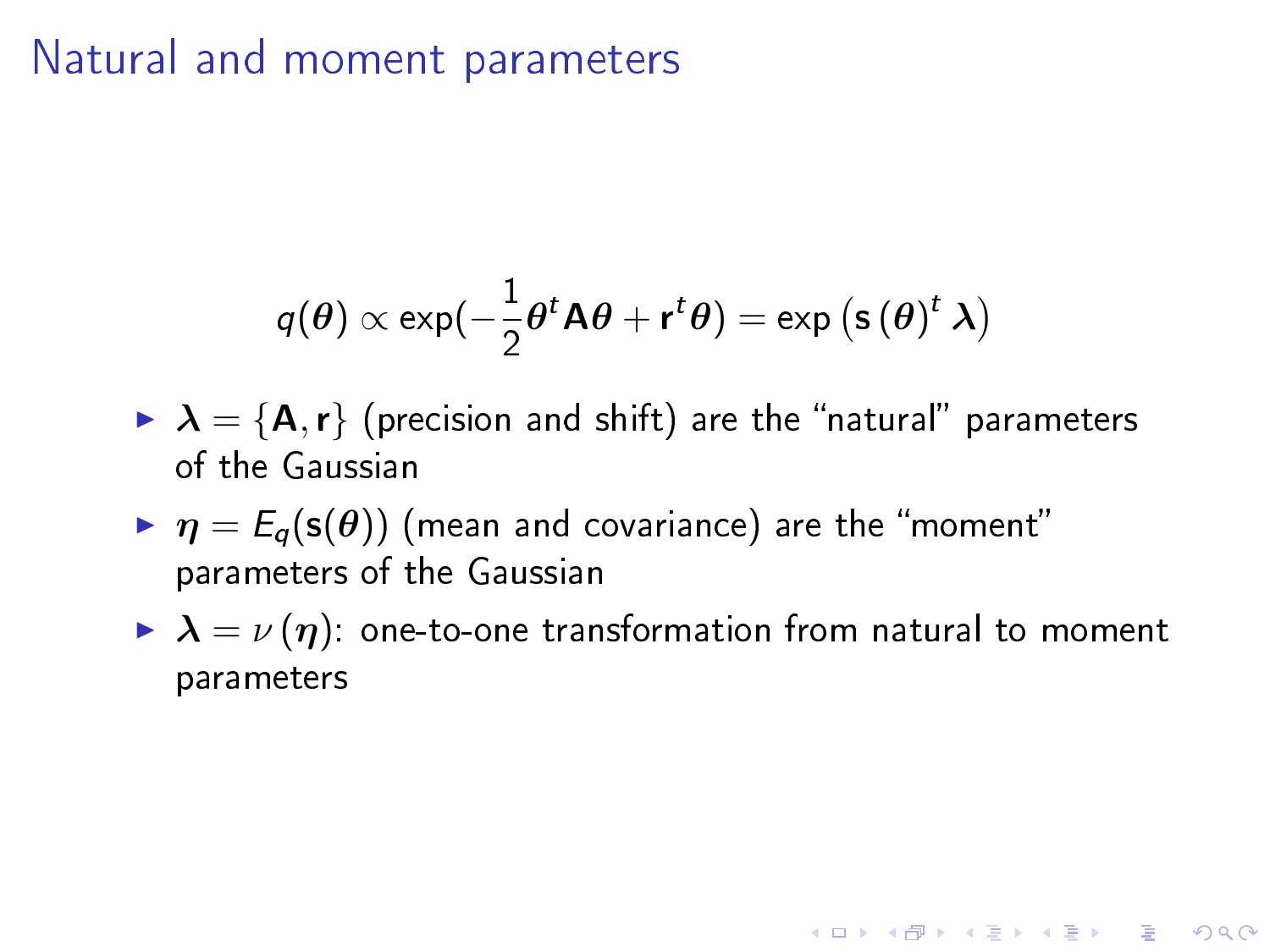### Benefits of rewriting: additivity

 $\blacktriangleright$  Multiply sites  $\implies$  natural parameters add

$$
\prod \mathsf{q}_i\left(\bm{\theta}\right)=\prod \exp\left(s\left(\bm{\theta}\right)^{t}\bm{\lambda}_i\right)=\exp\left(s\left(\bm{\theta}\right)^{t}\sum \bm{\lambda}_i\right)
$$

 $\blacktriangleright$  Take out a site  $\implies$  subtract

$$
\frac{q(\theta)}{q_i(\theta)} = \exp (s(\theta)^t (\lambda - \lambda_i))
$$

K ロ ▶ K @ ▶ K 할 > K 할 > 1 할 > 1 9 Q Q \*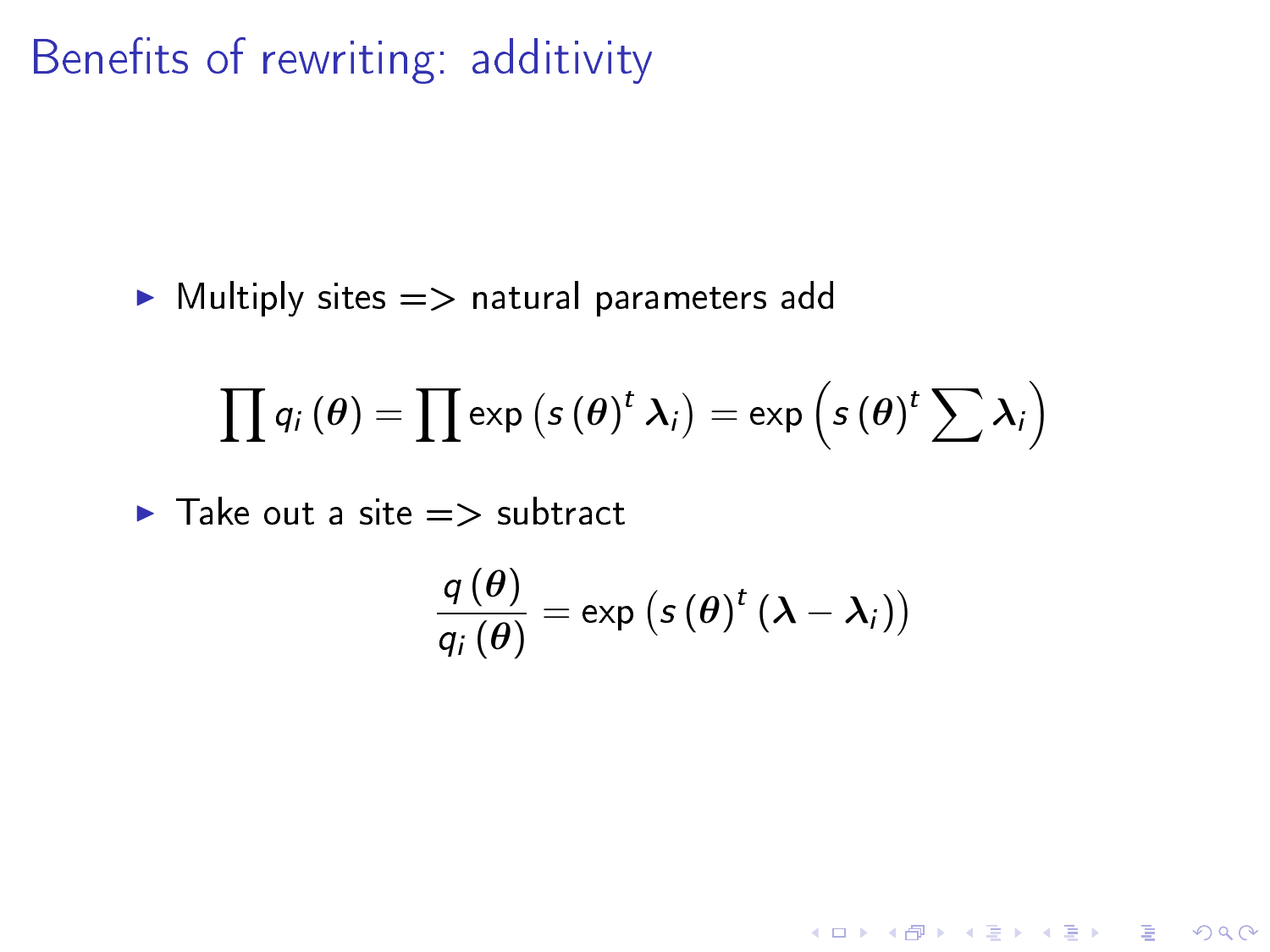#### EP in one slide

- 1. Initialise site parameters  $\lambda_1 \ldots \lambda_n$ . Global parameter:  $\pmb{\lambda} = \sum \pmb{\lambda}_i.$
- 2. While not converged, loop over *i*:
	- 2.1 Form cavity:  $\boldsymbol{\lambda}_{-i} = \boldsymbol{\lambda} \boldsymbol{\lambda}_i$  , hybrid  $h_i(\theta) \propto l_i(\theta) \exp \left(s(\theta)^t \lambda_{-i}\right)$
	- 2.2 Compute moments:  $\eta_i = E_{h_i}\left(s\left(\theta\right)\right)$ , transform back to natural parameters  $\lambda_i = \nu(\eta_i) - \lambda_{-i}$

**KORK EX KEY KEY YOUR** 

2.3 Update global approximation:  $\lambda = \lambda_{-i} + \lambda_i$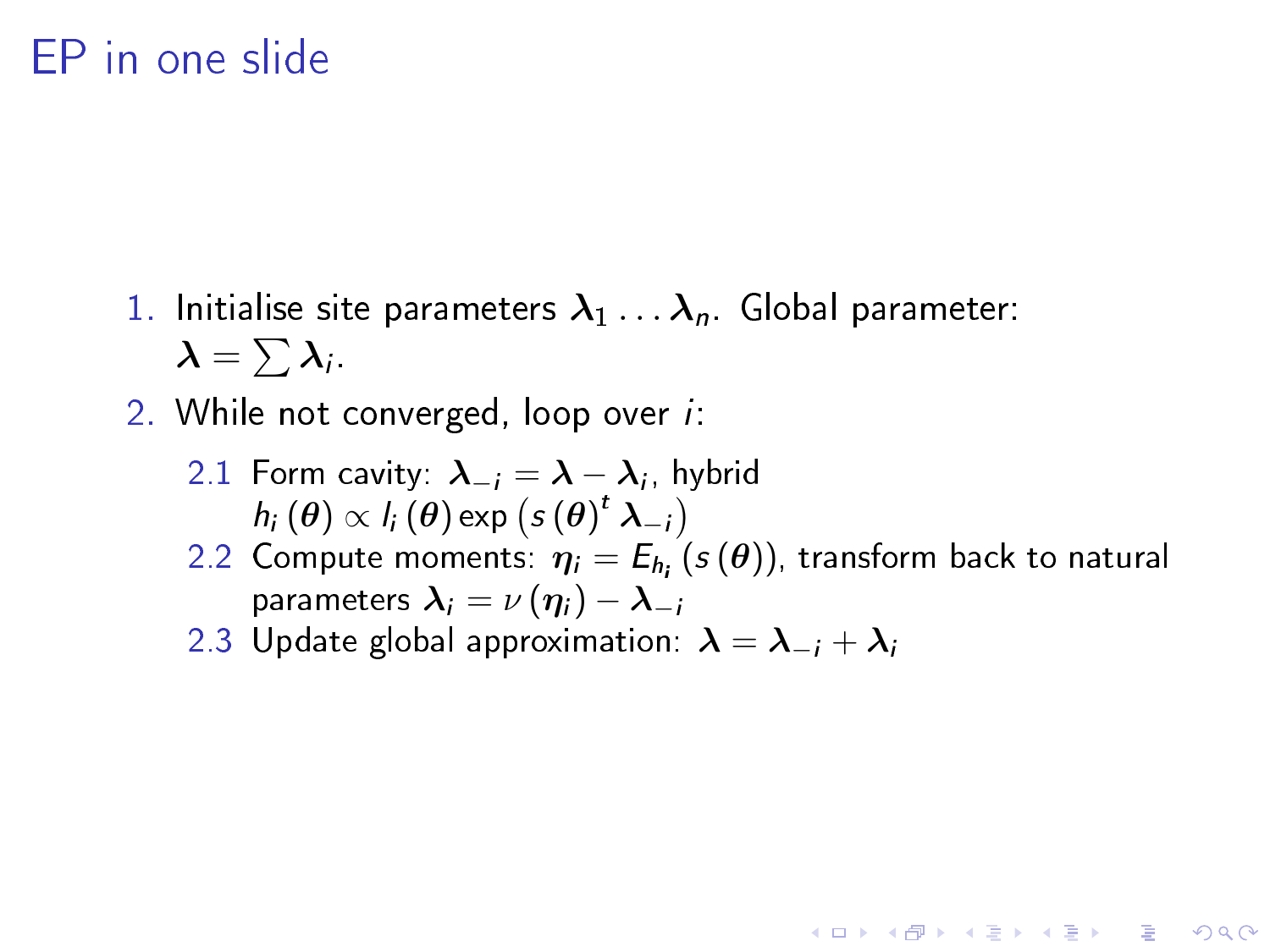- $\blacktriangleright$  Global approximation  $q(\bm{\theta}) \propto \text{exp} \left( s\left(\bm{\theta}\right)^{t} \bm{\lambda} \right)$ , with $\bm{\lambda} = \sum \bm{\lambda}_i$
- For Gaussian family:  $\lambda = \{A, r\}$  (precision and shift)
	- $\triangleright$  Each site (each bit of the likelihood) contributes a little bit of precision and a little bit of shift to the whole approximation

**KORK EX KEY KEY YOUR** 

 $\blacktriangleright$  Cavity: remove that contribution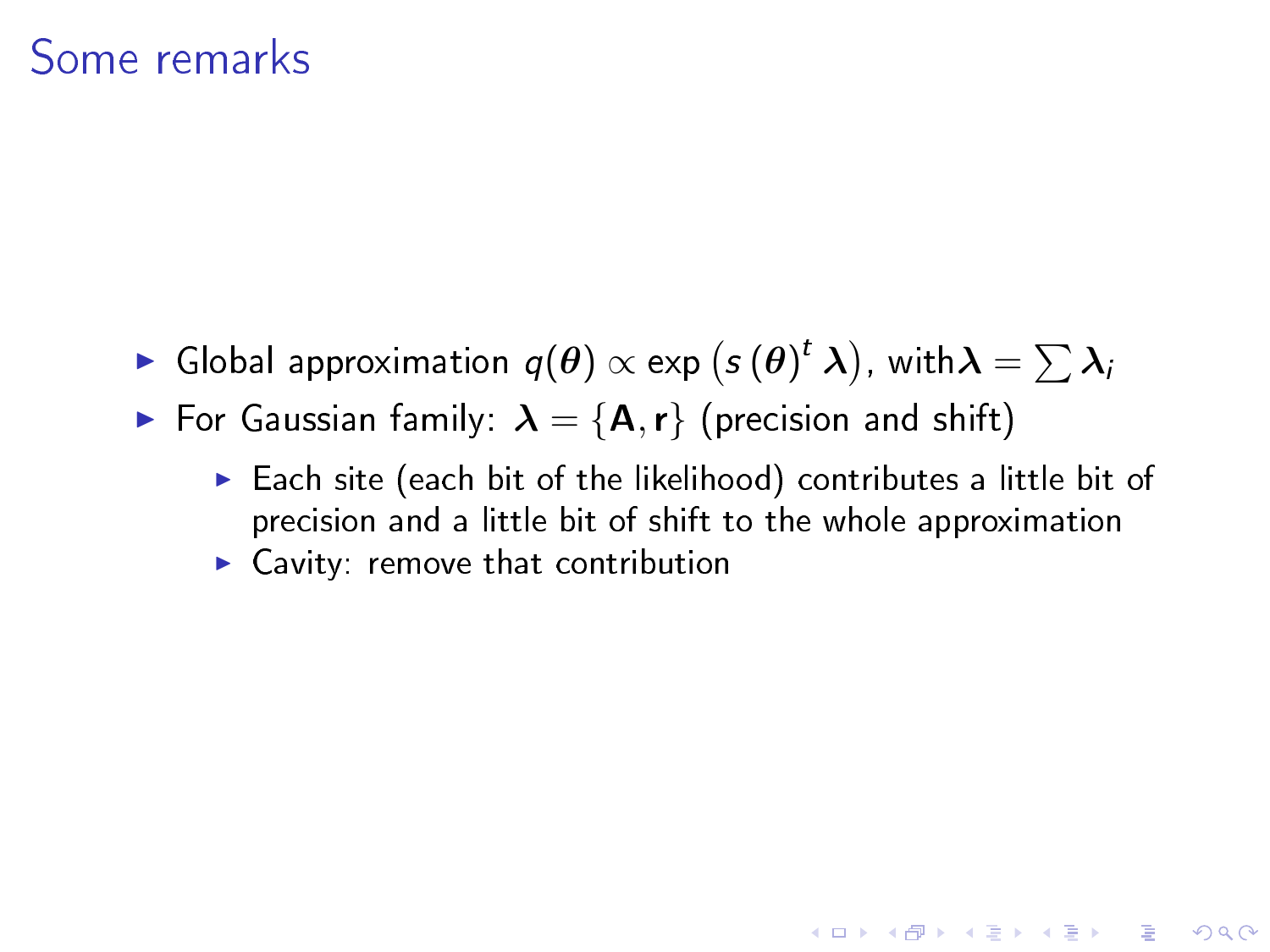#### Computational cost

- $\blacktriangleright$  Two potentially expensive operations:
	- $1.$  Computing moments of the hybrid  $\boldsymbol{\eta}_i = E_{h_i}\left(s\left(\boldsymbol{\theta}\right)\right)\left(\mathcal{O}\left(n\right)\right)$  per complete pass over the data)

**KORK EX KEY KEY YOUR** 

- 2. Transforming natural parameters to moment parameters involves matrix inverse  $(\mathcal{O}(np^3)$  per complete pass in the general case)
- $\blacktriangleright$  In typical problems Sequential EP stabilises in 3-4 passes regardless of n so  $\mathcal{O}(n)$  scaling!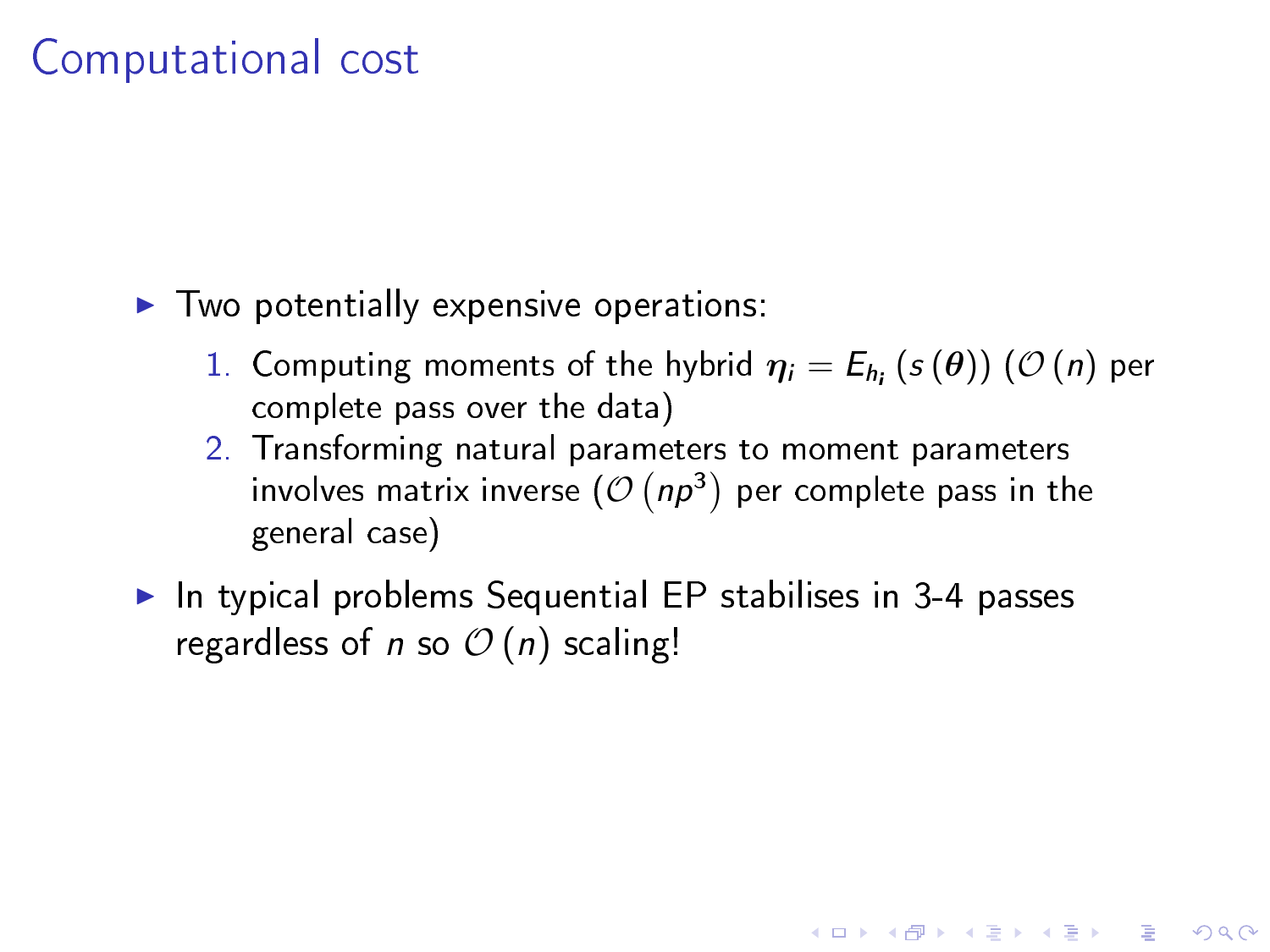#### EP success stories

Gaussian process classification - essentially a big non-parametric probit model



 $299$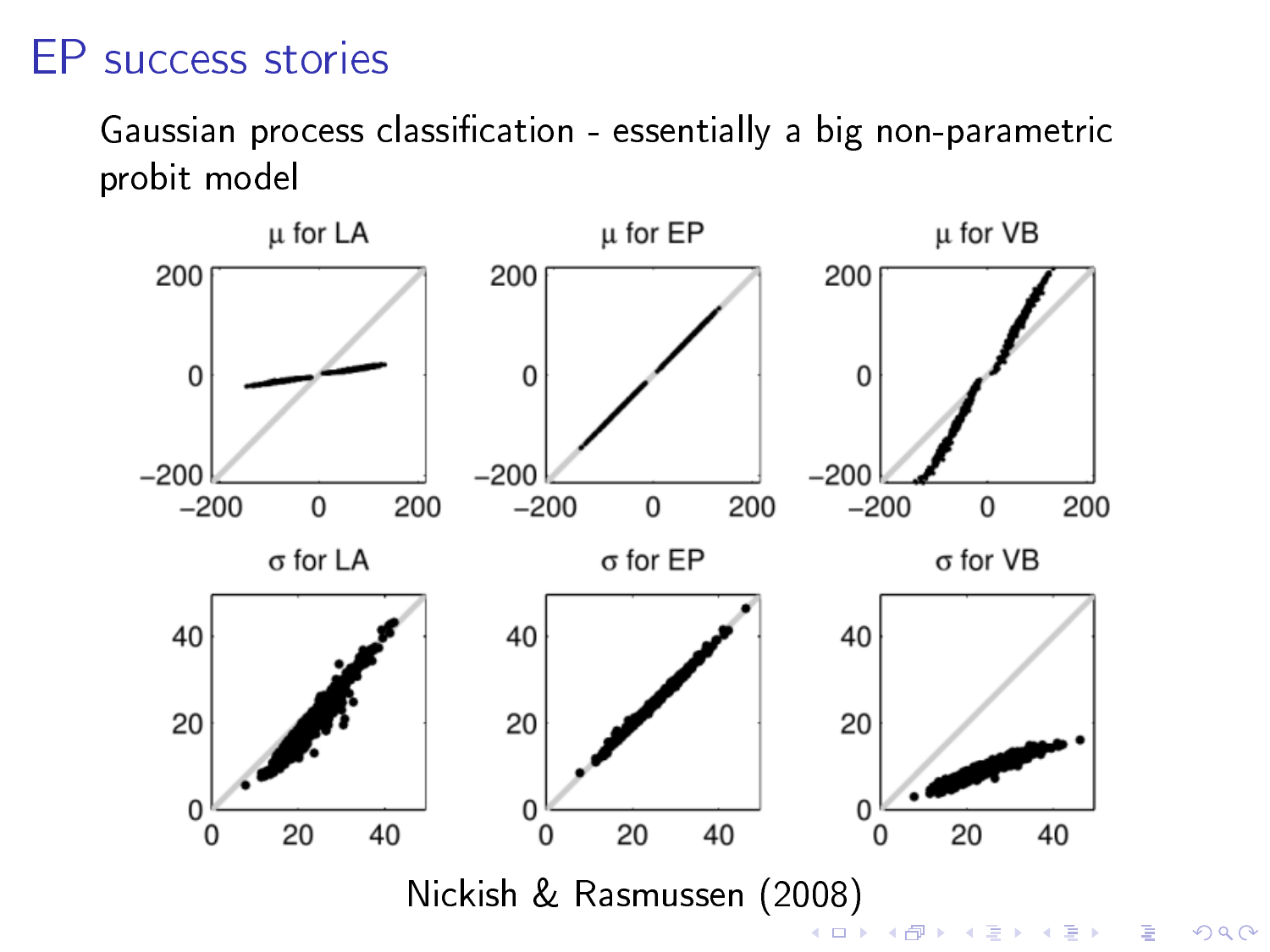#### EP success stories

- ▶ EP does very well in latent Gaussian models: GLMs with Gaussian priors (Cseke & Heskes 2011)
- $\triangleright$  Logistic regression with various priors (Ridway & Chopin 2015): non-Gaussian priors are approximated as just another set of sites
- **>** Sparse models (Seeger, 2008; Jylänki et al. 2014).
- $\blacktriangleright$  Many more incomplete list at: http://research.microsoft.com/enus/um/people/minka/papers/ep/roadmap.html
- ► Can also be used to speed up MCMC (Fillipone & Girolami 2015)

**A DIA K PIA A BIA A BIA A Q A CA**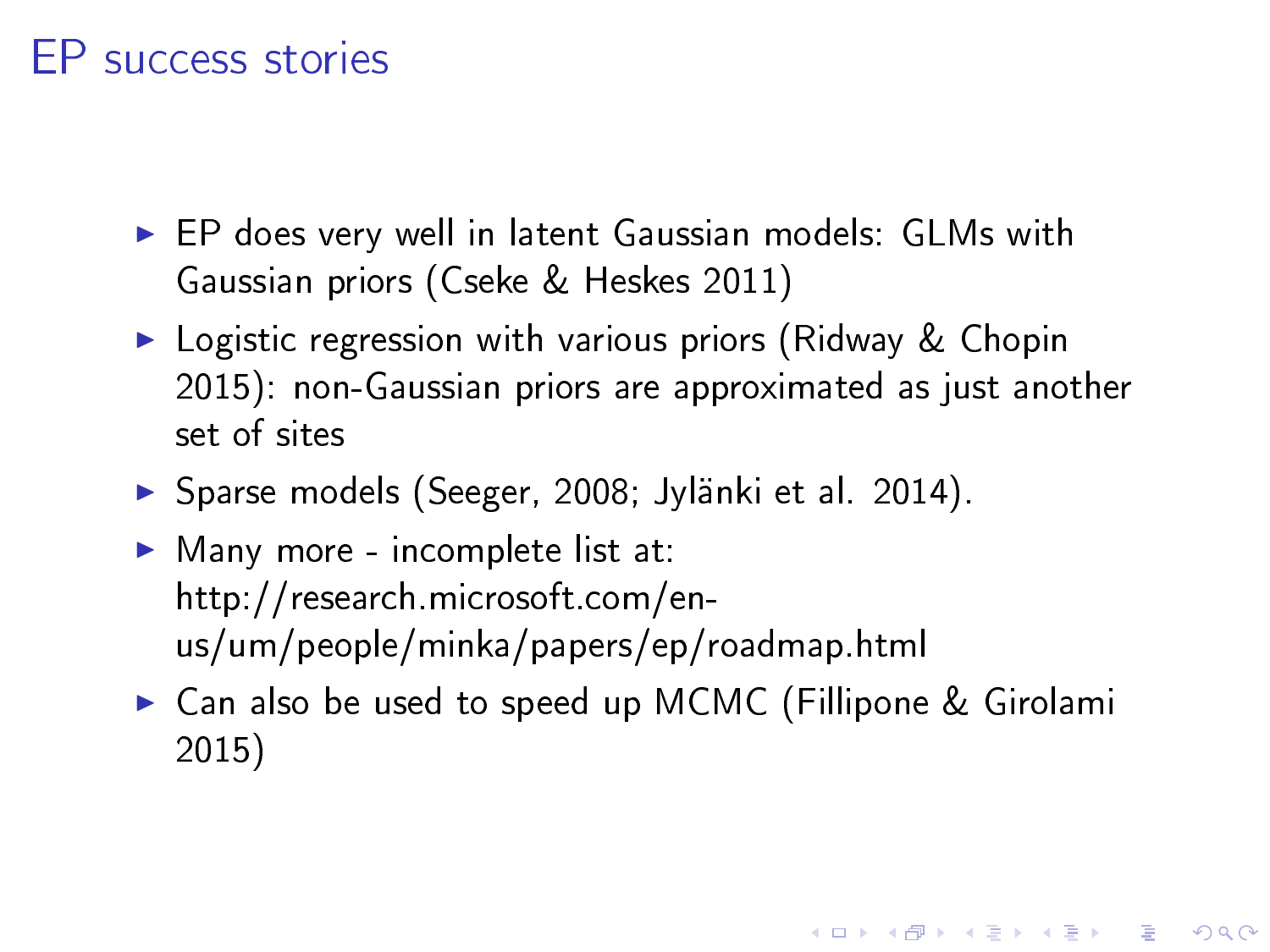### Potential difficulties with FP

- $\triangleright$  Only one known large-scale application of EP in industry: Microsoft's True Skill player rating system (designed by Tom Minka).
- $\triangleright$  Why don't people use it more?
	- $\blacktriangleright$  It's hard to prove anything much about EP
	- $\triangleright$  Also: EP can work extremely well, but implementation requires care, especially in complex models.

K ロ ▶ K @ ▶ K 할 ▶ K 할 ▶ 이 할 → 9 Q @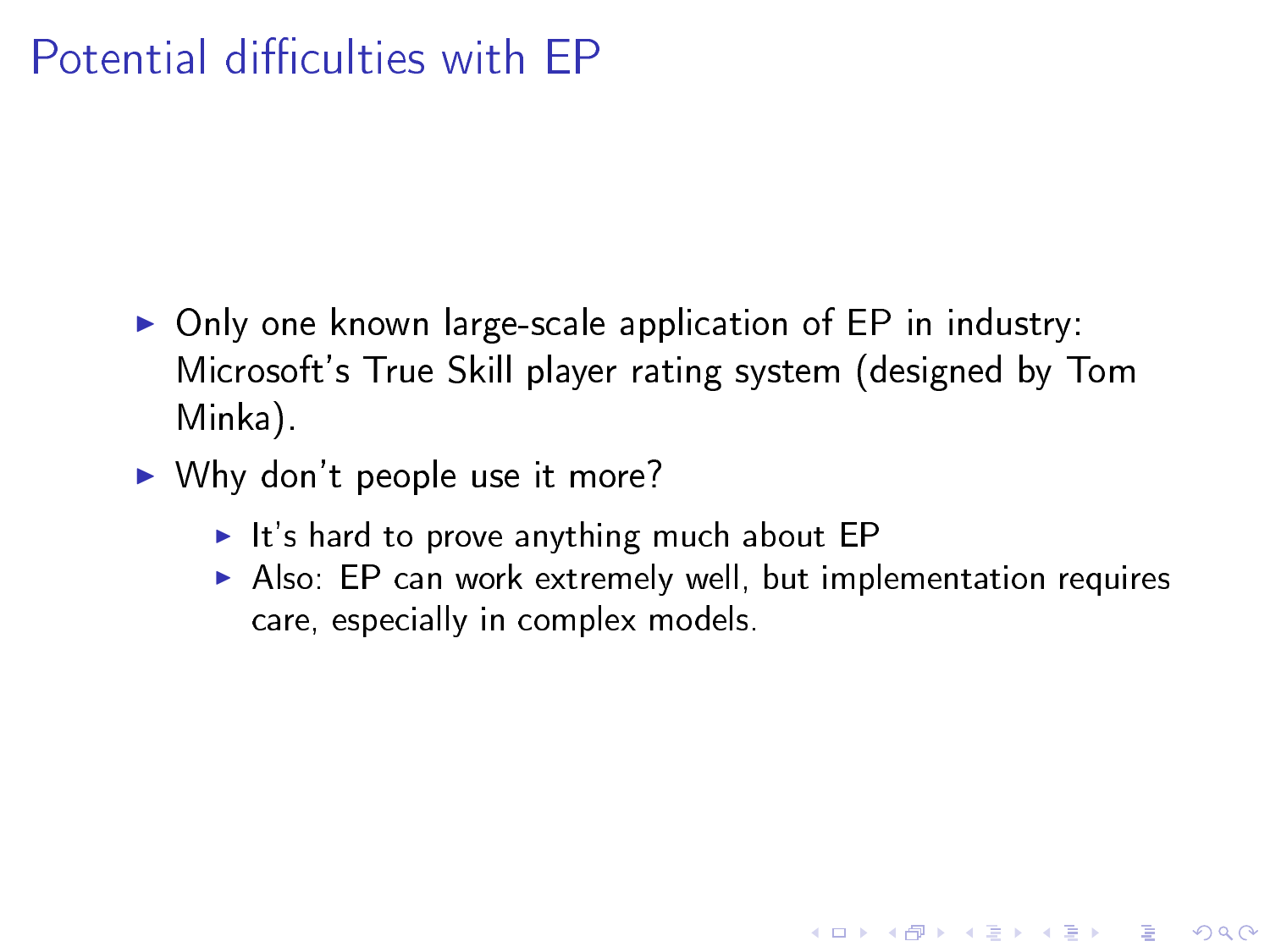### Stability in EP: stable linear algebra

- $\triangleright$  EP is a fixed point algorithm: you iterate the updates until the parameters stabilise
- $\triangleright$  Occasionnally, especially on models that aren't log-concave, EP doesn't stabilise, it diverges
- $\triangleright$  Sometime, covariance matrices accumulate noise until one of the eigenvalues goes to 0

**KORK EX KEY KEY YOUR** 

 $\blacktriangleright$  Fix  $\#1$ : use stable linear algebra operations (Cholesky decompositions, not explicit inverses). See Seeger (2008).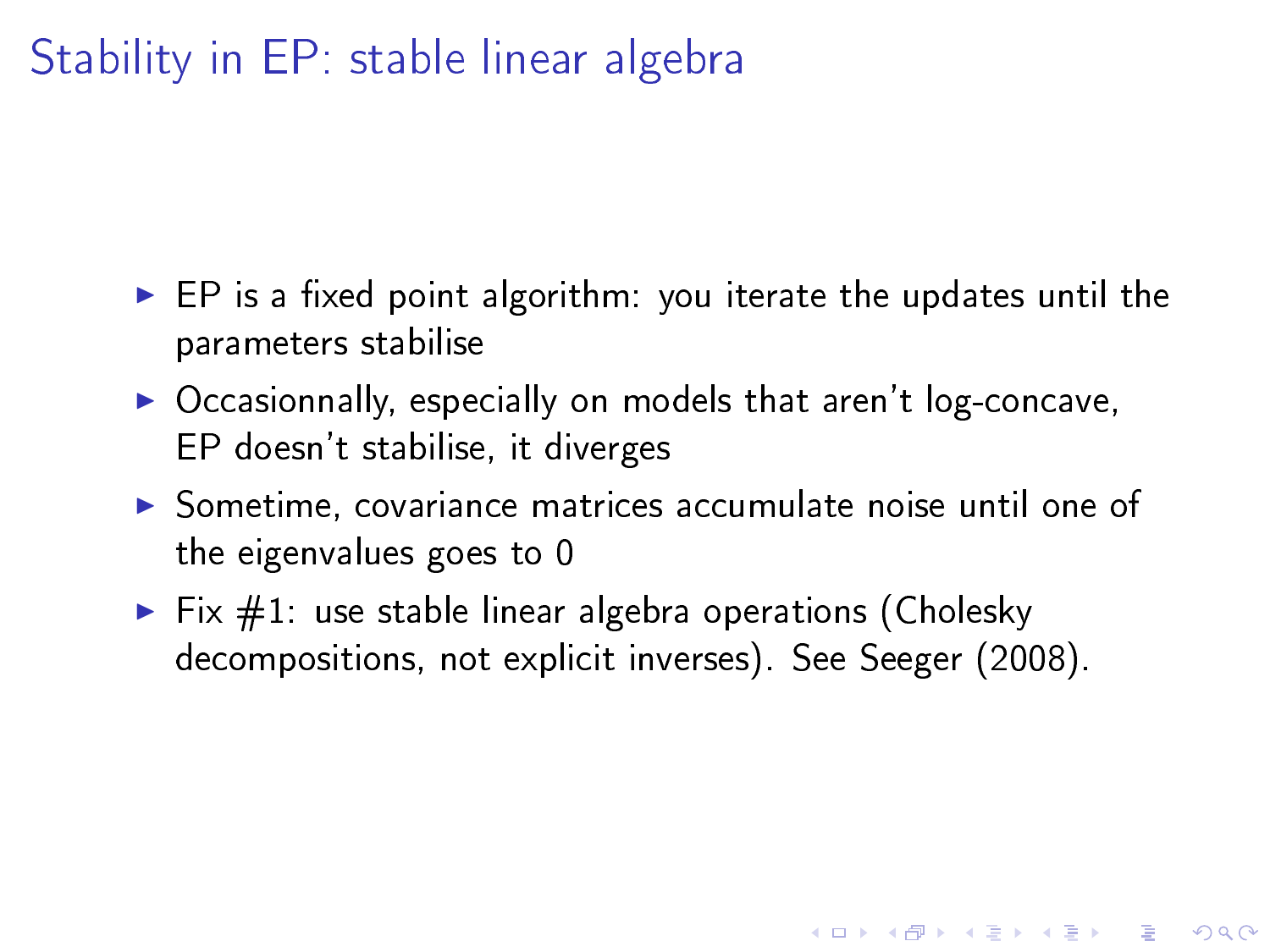$\triangleright$  Fix  $\#2$ : If EP diverges try slowing down the iterations: instead of going to the full update  $\boldsymbol{\lambda}'$ , use

$$
\boldsymbol{\lambda}_{t+1} = \alpha \boldsymbol{\lambda}_t + (1-\alpha) \, \boldsymbol{\lambda}^\prime
$$

**KORK EX KEY KEY YOUR** 

- ▶ See Dehaene & Barthelmé (2015) for why this helps
- Interesting open question: optimal rate  $\alpha$ , optimal parameterisation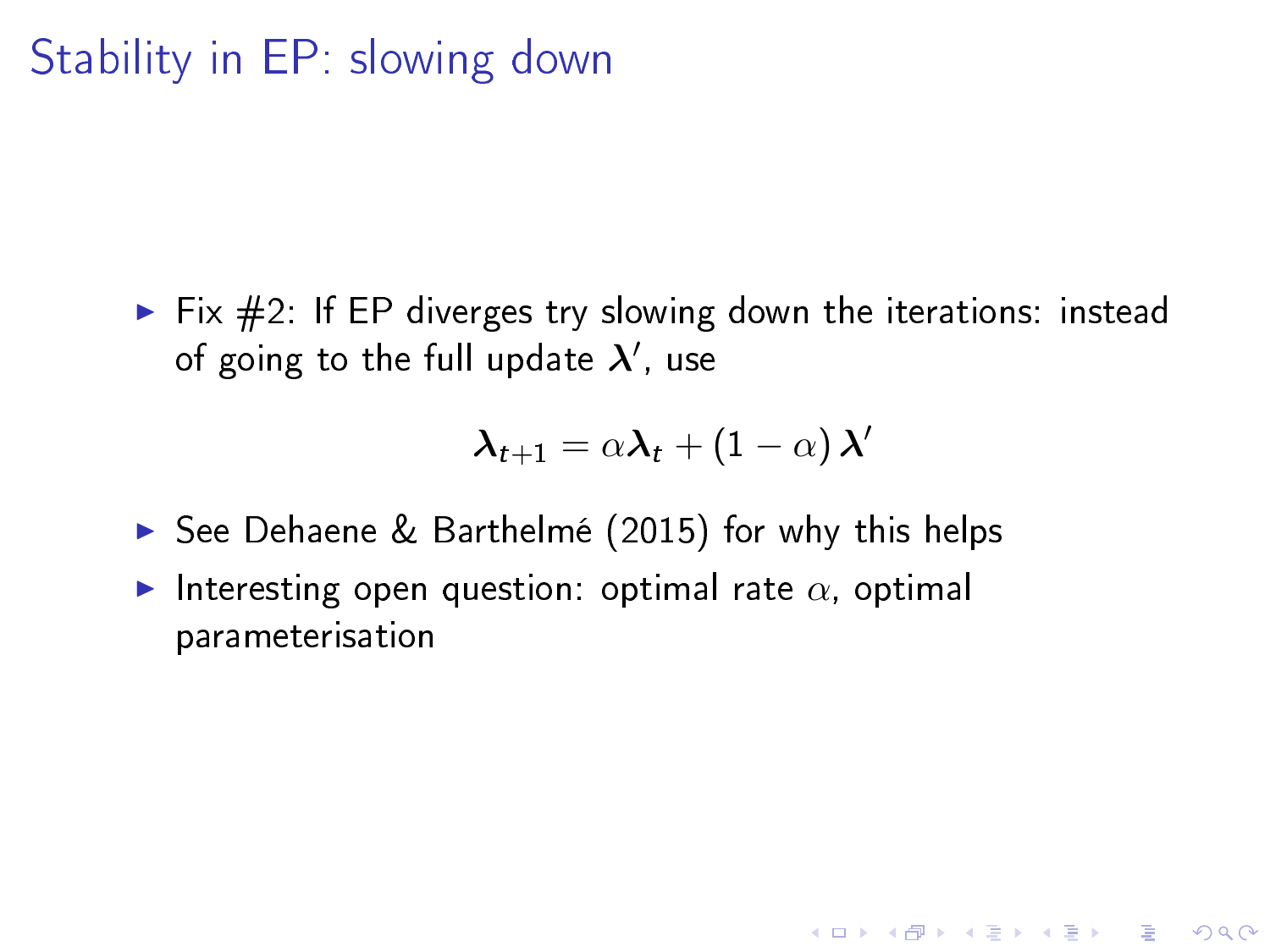#### Stability in EP: Power EP

- $\triangleright$  Fix  $\#3$ : Power-EP (Minka, 2004). Power EP is a form of likelihood tempering.
	- instead of having n full-strength sites, split them artificially
	- $\blacktriangleright$  New factorisation:

$$
p(\theta) \propto \prod_k \prod_n l_i^{1/k}(\theta)
$$

**KORK EX KEY KEY YOUR** 

- $\triangleright$  Power-EP behaves better on "hard" models.
- **►** Equivalent to minimising  $KL(q||p)$  in the  $k \to \infty$  limit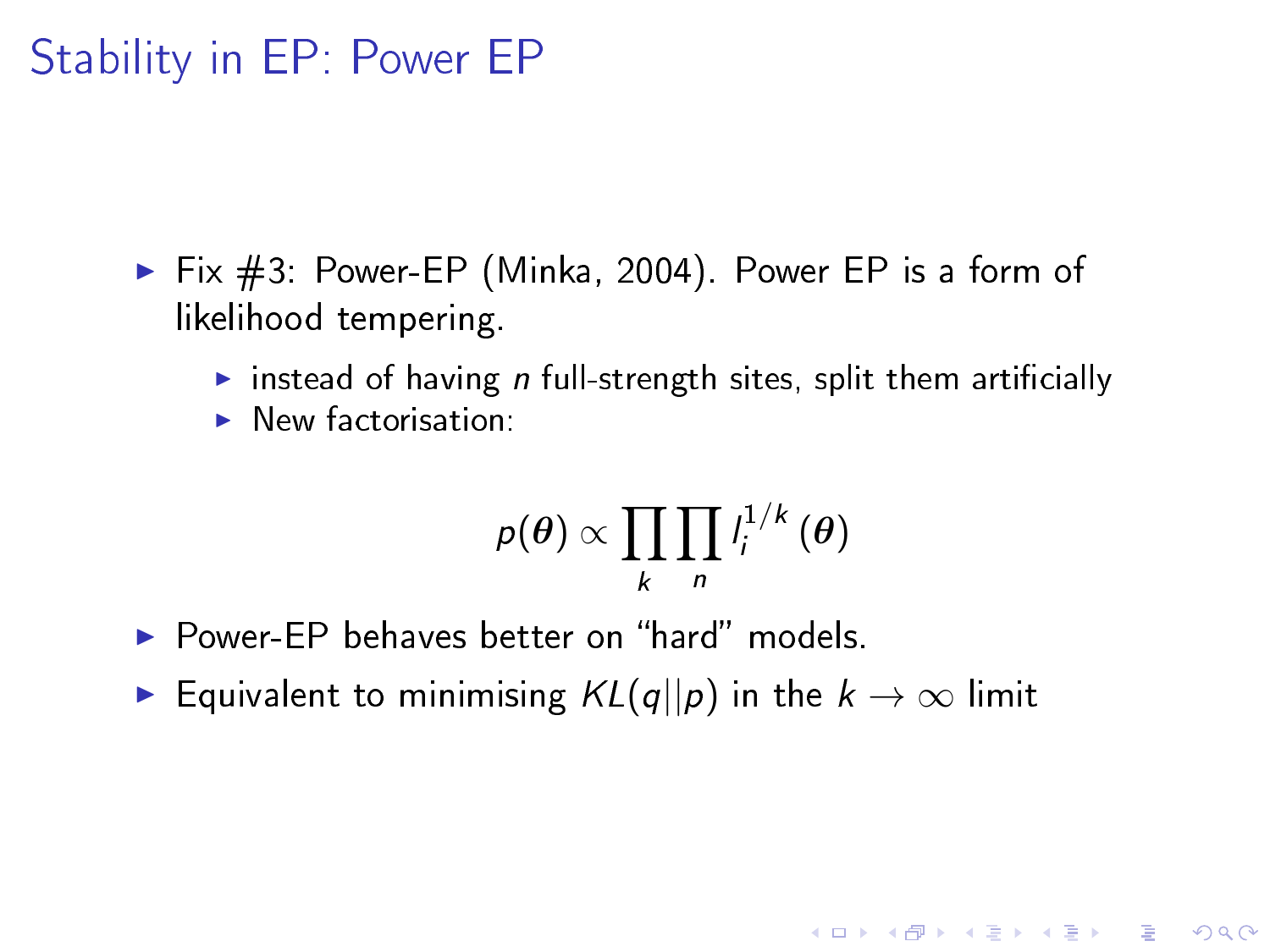#### Implementations

- ▶ GPstuff toolbox (Vanhatalo et al. 2015, Matlab), latent Gaussian models with various likelihoods
- ▶ gpml and glm-ie (H. Nickish, Matlab) for latent Gaussian models and sparse GLMs.
- $\triangleright$  EPGLM (R, James Ridgway): logistic and probit models
- ▶ ABC-EP (Barthelmé & Chopin, Matlab): more on that tomorrow

**A DIA K PIA A BIA A BIA A Q A CA**